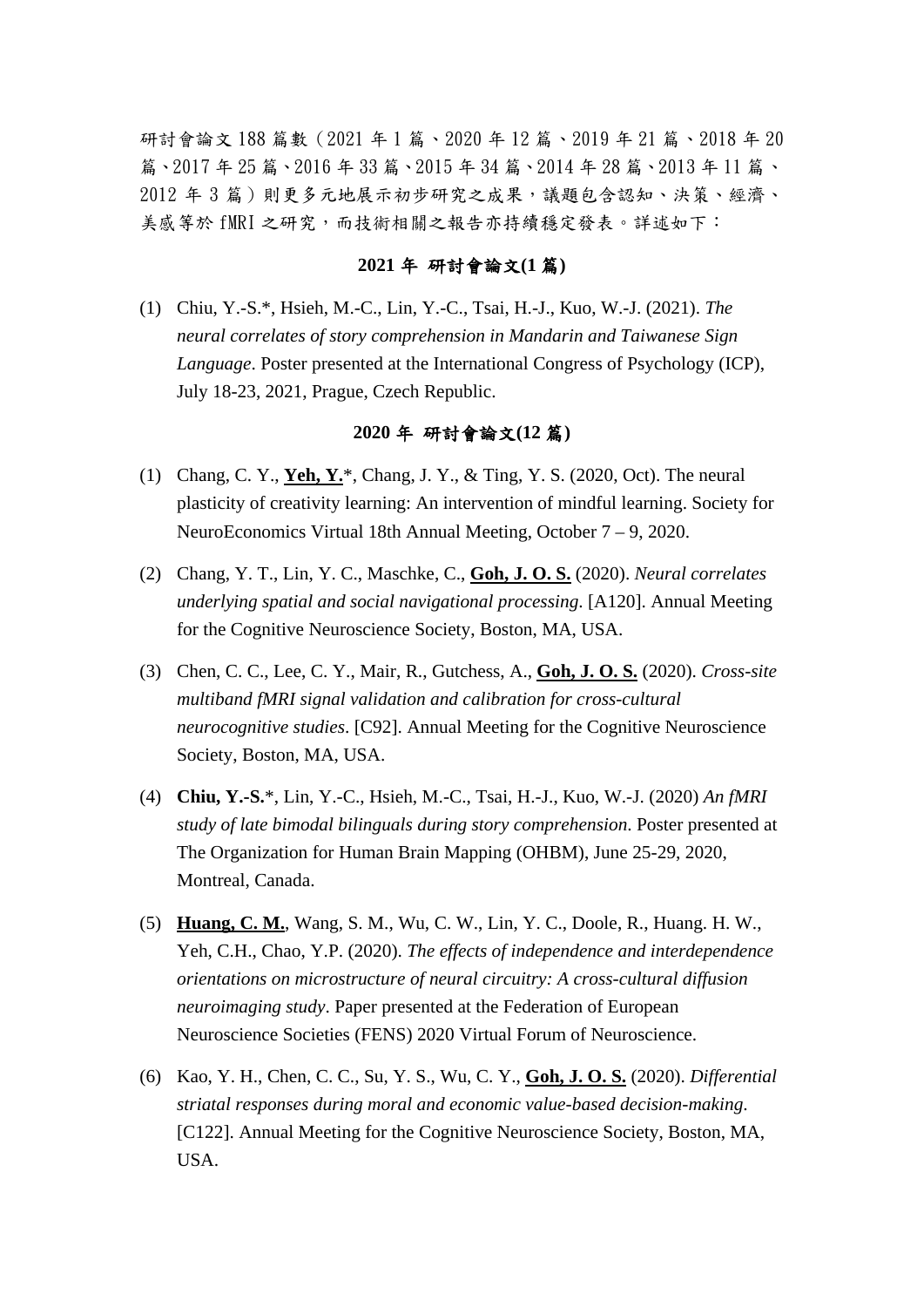- (7) Li, C. W., **Lin, C. Y. Y.**, Chang, T. T., Yen, N. S., Tan, D. C. (2020, May. 21-24) *Exploratory Decision Making Associates with BAS/BIS*, Association for Psychological Science (APS) Annual Convention ,Chicago, USA.(accepted by APS conference)
- (8) Lin, W. R., Su, Y. S., **Goh, J. O. S.** (2020). *Neural correlates underlying passive and active abstract rule inferencing*. [C129]. Annual Meeting for the Cognitive Neuroscience Society, Boston, MA, USA.
- (9) Lin, Y. C. & **Huang, C. M.** (2020). *Socio-cultural and individual differences in neural underpinnings of perceiving exterior and interior elements of environment: A cross-cultural functional MRI study*. Paper presented at the (Virtual) Conference on Academy of Neuroscience for Architecture (ANFA), Salk Institute, San Diego, USA
- (10) Lin, Y. C., Chang, Y. T., Maschke, C., **Goh, J. O. S.** (2020). *Navigational agency modulates neural representations of spatial environments*. [C125]. Annual Meeting for the Cognitive Neuroscience Society, Boston, MA, USA.
- (11) Ng, C. T. & **Chang, T. T.** (2020, Jun). *Problem description modulates brain representation of arithmetic word problem solving*. The 26th Annual Meeting of Human Brain Mapping, Organization of Human Brain Mapping, Virtual Conference.
- (12) **Yeh, Y.**\*, Chang, C. Y., Hsu, W. C., & Chang, J. Y. (2020, July). Can the intervention of SCAMPER bring about changes of neural activation while taking creativity tasks? Paper presented at the European Conference on Education (ECE2020) online, July 16-19, 2020. London, UK.

# **2019** 年 研討會論文**(21** 篇**)**

- (1) Chen, P.-H., Wong, J.-S., Lin, W.-T., Tseng, I. W.-Y., Goh, J. O. S., & **Lee, C. L.** (2019). *Investigating the role of inter-hemispheric communication in age-related increase in right hemisphere P600 grammaticality effect: a combined ERP and DTI Study*. Poster presented at the 11th Annual Meeting of the Society for the Neurobiology of Language (August 20-22, Helsinki, Finland).
- (2) Chen, Y. C., & **Yen, N. S.**\* (2019, Oct.). *Neural mechanisms for tracking self and other reward in dictator game*. Poster presented at the 2019 annual meeting of Society for Neuroeconomics, Dublin, Ireland.
- (3) Chen, Y. Y., Chen, C.-S., Haw, Y. S., Chen, C.-H., Goh, J. O. S., Huang, T. S.-T., & **Shyi, G. C.-W.** (2019). *Neural Correlates of Emotional Expression*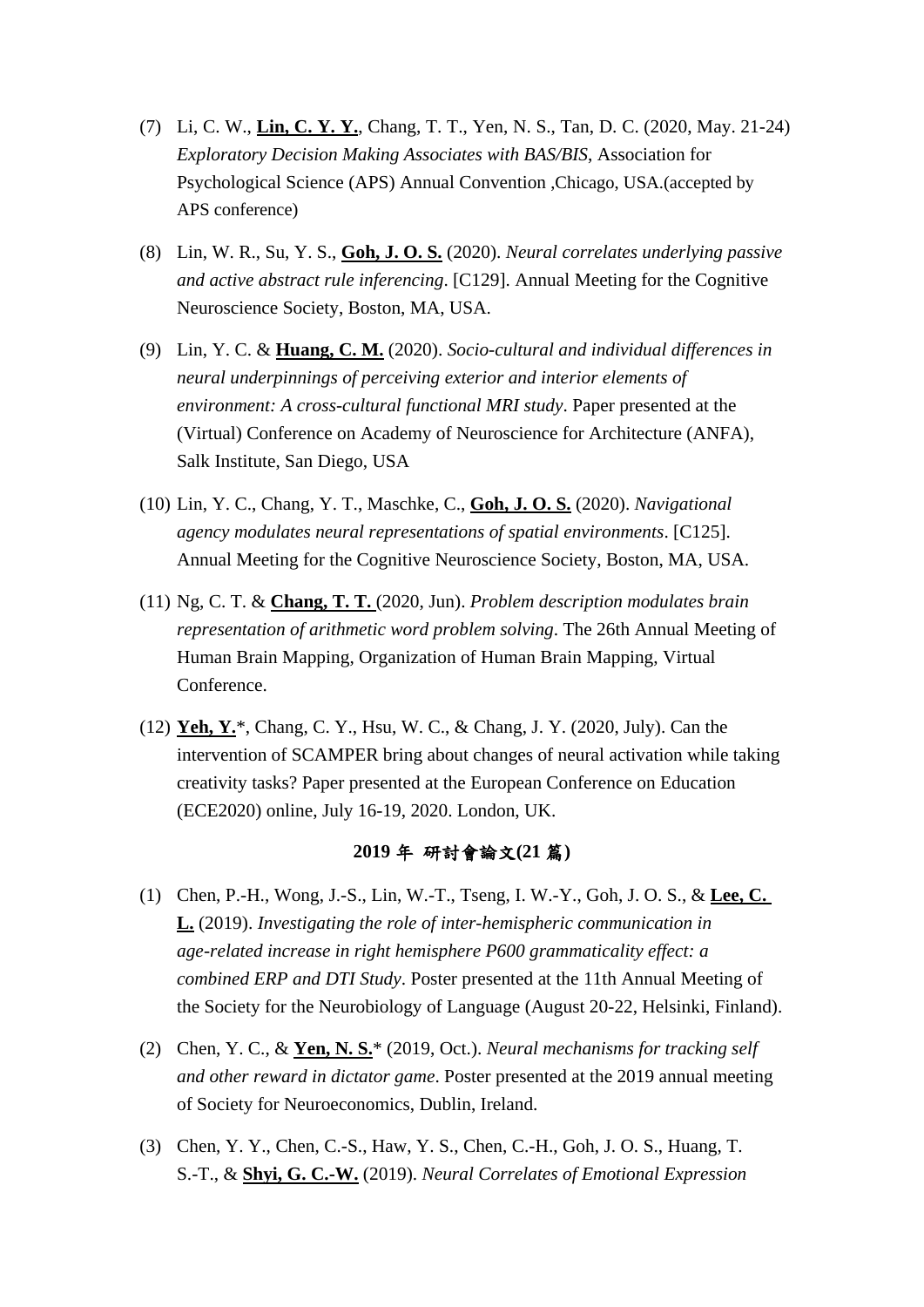*Processing of East-Asian Faces: An fMRI and Dynamic Causal Modeling Investigation.* Poster presented at the 19<sup>th</sup> Annual Meeting of Vision Sciences Society, St. Pete Beach, Florida, USA.

- (4) Cheng, J., Chen, M. S. Y., Dong, L.J. W., Shih, D. Y. W., & **Wu, D. H.** (2019, March). *Neural correlates of aesthetic ratings of Chinese calligraphy and scenery photos in nonreaders of Chinese*. Poster presented in the 2019 Annual Meeting of Cognitive Neuroscience Society, Los Angeles, USA.
- (5) Chu, L., Chen, H. F., Cheng, Y., & **Fan, Y. T.** (2019, January). *Altered sensory functioning as a broader autism phenotype: Behavioral and neuronal correlates in parents of individuals with autism spectrum disorder (ASD)*. Poster presented at the 2019 Taiwan Society of Cognitive Neuroscience Annual Meeting, Hsinchi, Taiwan.
- (6) **Chui, Kawai**, Yeh, Kanyu & Chang, Ting-Ting. (2019, March 23-26). *The bimodal processing of self-adaptors, emblems, and iconic gestures with speech: An fMRI study*. Poster presented at the 21st annual meeting of Cognitive Neuroscience Society (CNS), San Francisco, CA, U.S.A.
- (7) **Fan, Y. T.**, Chu, L., Chen, H. F., Cheng, Y., Wong, C. C., Huang, C. M., Tzeng, O. J. L. (2019, March). *Atypical sensory responsiveness as an endophenotype in individuals with autism spectrum disorder (ASD)*. Poster presented at the 26th Annual Meeting of Cognitive Neuroscience Society, San Francisco, USA.
- (8) **Hsu, C.F.** (2019). Neuroimaging Causal Inferences and Semantic Priming in People with Williams Syndrome: An fMRI Study. Proceedings of the 15<sup>th</sup>Annual *Meeting of Chinese Developmental Psychology*, 191–193. 天津, China.
- (9) Kuo, Y.-C., Chen, Y.-Y., & **Shyi, G. C.-W.** (2019). *The Neural Underpinning of Abstracting Emotion from Facial Expressions.* Poster presented at the 19<sup>th</sup> Annual Meeting of Vision Sciences Society, St. Pete Beach, Florida, USA.
- (10) **Lin, Y. T.** (2019 Oct) *Gamma-band auditory steady-state response and GABAergic neurotransmission in early psychosis*. TSBPN-AsCNP Joint Meeting, Fukuoka, Japan.
- (11) Lin, Y.C., Doole, R., Huang, H.W., **Huang, C. M.** (2019). *Social values modulate culture-related and individual differences in neural correlates of moral decision making: A cross-cultural functional MRI study*. Paper presented at the annual meeting of the Cognitive Neuroscience Society (CNS), San Francisco, CA, USA.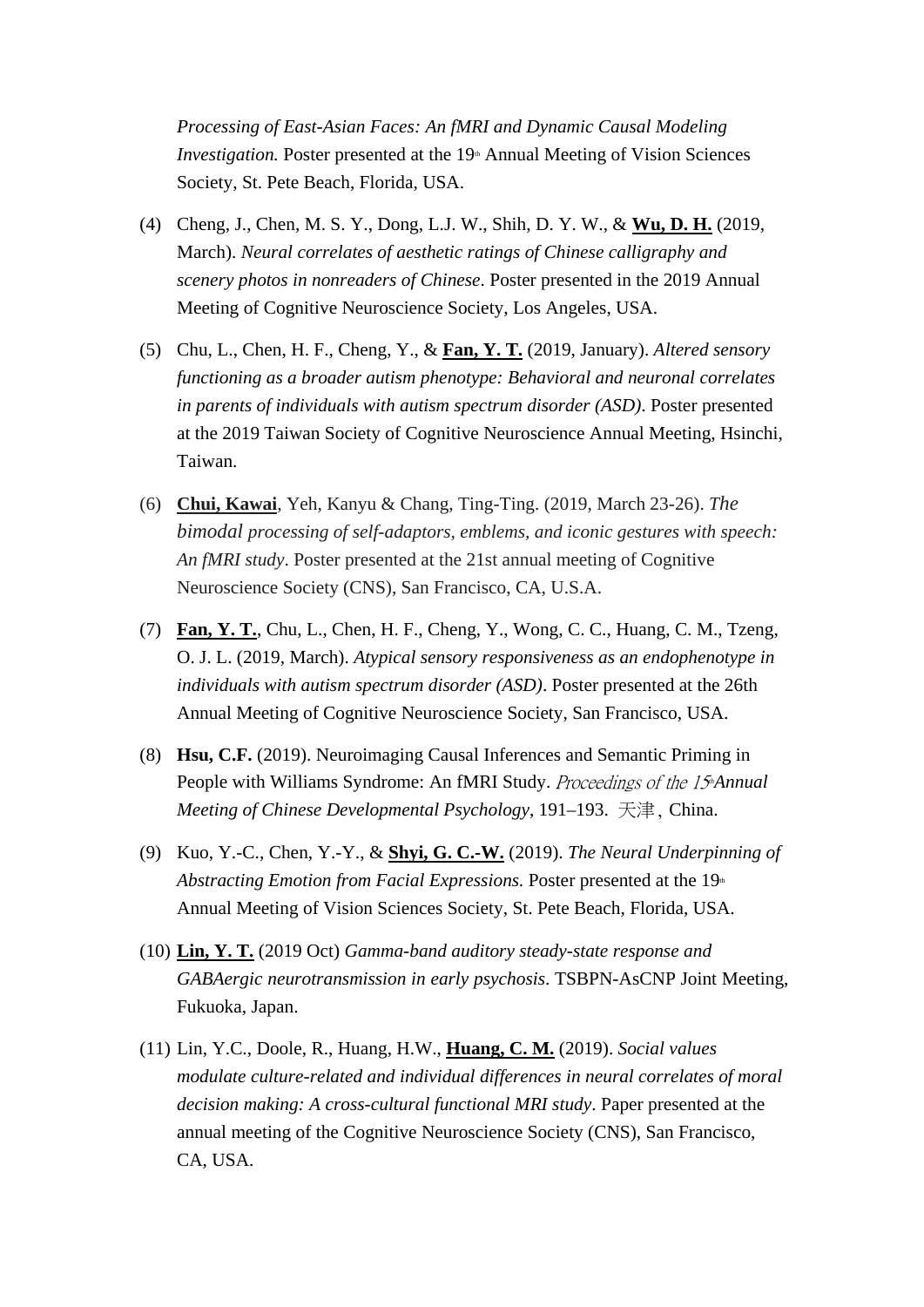- (12) **Liu, H. M.** (2019, April). *Neural Basis of Categorical Tone Perception in Mandarin- speaking Children with Specific Language Impairment*. 發表於「心 智科學腦影像研究計畫」成果發表會。台北:政治大學。
- (13) **Liu, H. M.,** Tsao, F. M., Hsu, W. C., Kuo, L. C. (2019). *Brain Activations of Categorical Tone Perception in Children with Specific Language Impairment*. Paper presented at Cognitive Neuroscience Society Annual Meeting, San Francisco, USA.
- (14) Ng, C. T. & **Chang, T. T.** (2019, Mar). *Arithmetic word problem solving is more than reading comprehension: Neurocognitive evidence from fMRI in 3rd and 4th graders*. The 26th Annual Meeting of the Cognitive Neuroscience Society, San Francisco, CA.
- (15) Shih-Tseng T. Huang, Ya-yun Chen, Yu Song Haw, Chi-Chuan Chen, Joshua O. S. Goh, **Shyi, G. C.-W.** (2019, Match). *Brain Activation in Processing Emotional Expression of Voice Utterance: An fMRI-DCM approach,* Poster presented at the CNS 2019 Annual Meeting, San Francisco, CA, USA
- (16) **Shyi, G. C.-W.**, Hsieh, W.-T., Tsai, F. F.-S., Lee, C.-C., Huang, T. S.-T. Goh, J. O. S., Chen, Y.-Y, Chen, C.-C., and Haw, Y. S. (2019). *Neural Encoding and Decoding with Convolutional Autoencoder for Predicting Emotional Judgment of Facial Expressions.* Poster presented at the 19<sup>th</sup> Annual Meeting of Vision Sciences Society, St. Pete Beach, Florida, USA.
- (17) **Shyi, G. C.-W.**, S.-T. T. Huang, Goh, J. O.-S., Lee, C.-C., Chen, Y.-Y., Chen, C.-H., Wan-Ting Hsieh, W.-T., Tsai, F. F.-S., & Chen, C.-C. (2019). *Neural modeling and computational approaches to investigating the brain mechanisms underpinning emotional expression processing of East-Asian faces*. Poster presented at the  $50<sup>th</sup>$  Annual Meeting of Society for Neuroscience (SfN), Chicago, IL, USA.
- (18) **Shyi, G. C.-W.**, Wan-Ting Hsieh, Felix F.-S. Tsai, Jeremy C.-C. Lee, Shih-Tseng Tina Huang, Joshua O. S. Goh, Ya-Yun Chen, Chi-Chuan Chen, Yu Song Haw (2019, May). *Neural Encoding and Decoding with Convolutional Autoencoder for Predicting Emotional Judgment of Facial Expressions,* Poster presented at the 2019 Annual Meeting of Vision Sciences Society (VSS), St. Pete Beach, FL, USA.
- (19) Su, Y. S., Hsu, P. S. Y., Chen, Y. L., Hsia, C. Y., Chiu, M. J., Tseng, I. W. Y., Tang, P. F., Chang, Y. L., Lee, C. C. L., **Goh, J. O. S.** (2019). *Distinct locus coeruleus and precuneus responses in older adults with cognitive impairment or*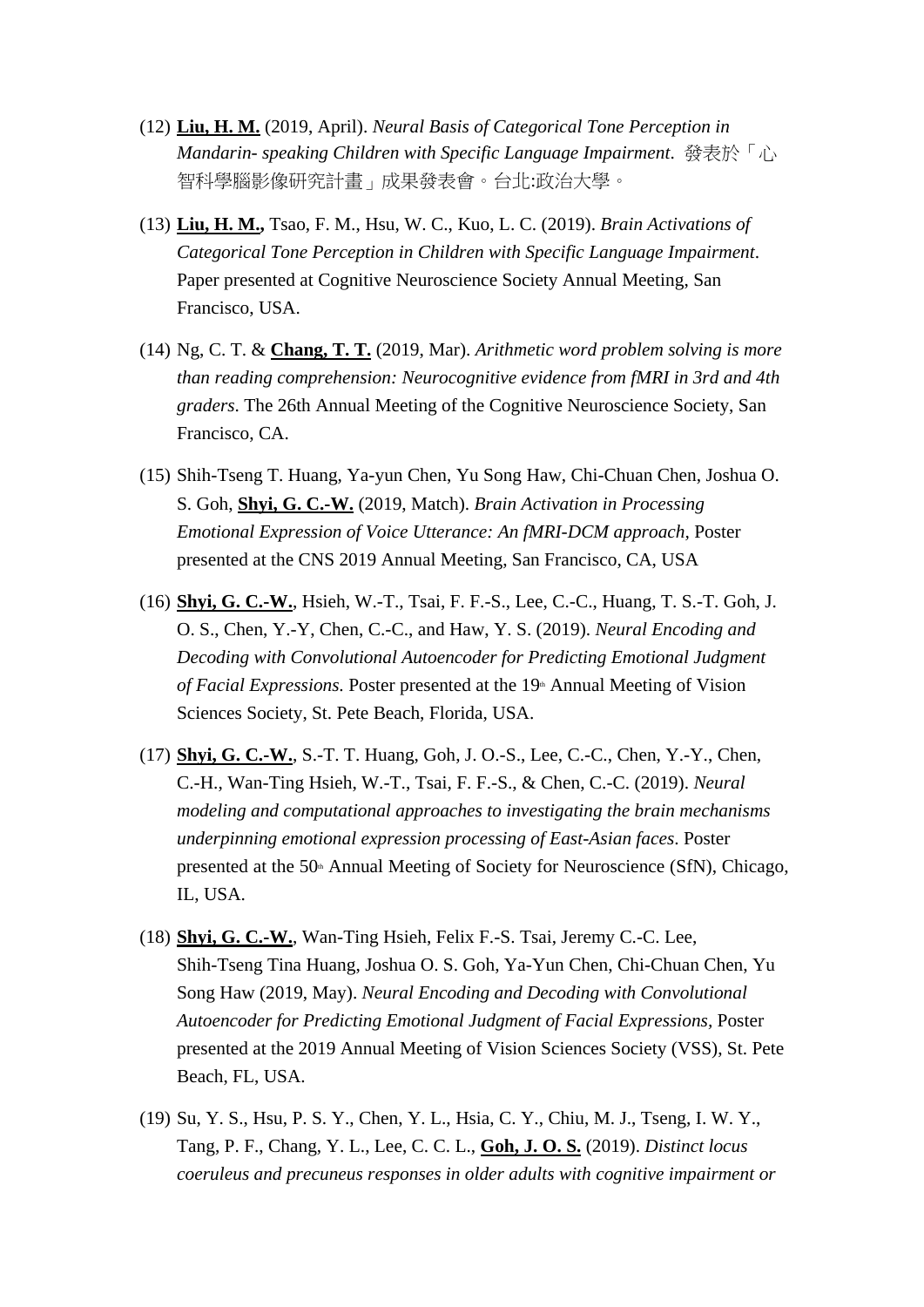*subjective impairment or subjective complaints during value-based choice processing.* [E129]. Presented at the Annual Meeting for the Cognitive Neuroscience Society, San Francisco, CA, USA.

- (20) **Tsao, F. M.,** Hsu, W. C., & Liu, H. M. (2019, March). *Conflict monitoring and resolving lexical-prosodic incongruence of emotion prosody identification in children with high-functioning autism*. Poster presented at the Cognitive Neuroscience Society 2019 Annual Meeting, San Francisco, USA.
- (21) Ya-Yun Chen, Chi-Chuan Chen, Yu Song Haw, Chin-Hui Chen, Joshua O. S. Goh, Shih-Tseng Tina Huang, **Shyi, G. C.-W.** (2019, May). *Neural Correlates of Emotional Expression Processing of East-Asian Faces: An fMRI and Dynamic Causal Modeling Investigation,* Poster presented at the 2019 Annual Meeting of Vision Sciences Society (VSS), St. Pete Beach, FL, USA.

## **2018** 年 研討會論文**(20** 篇**)**

- (1) Lin, Y.C., Doole, R., Liu, K.J., Liu, H.L., **Huang, H. W.**, Huang, C.M. (2018). *Cultural influences on neural processing of moral evaluation: A cross-cultural functional MRI study*. Paper presented at the 11th Federation of European Neuroscience Societies (FENS) Forum of Neuroscience, Berlin, Germany.
- (2) Yen, N. S., Chang, T. T., Lin, C. Y. Y. **Tan, D.**, Chen, Y. C. (2018). *The role of motivational systems in dissecting the neural correlates of ambidextrous decision making*. Society for NeuroEconomics Meeting. October, Philadelphia, USA.
- (3) Hsu, P. S. Y., Tang, P. F., Wu, M. T., Chen, N. C., Chiu, M. J., **Goh, J. O. S.**, Tseng, W. Y., Chang, Y. L., Lee, C. L. (2018). *Brain activation characteristics during non-switch and switch tasks in subjective cognitive decline*. [2196]. Presented at the Annual Meeting for the Organization of Human Brain Mapping, Singapore.
- (4) Hung, I. T., **Goh, J. O. S.** (2018). *Neural correlates of encoding and retrieving probabilities of event occurrences.* [F126]. Presented at the Annual Meeting for the Cognitive of Neuroscience Society, Boston, MA, USA.
- (5) Wu, M. T., Tang, P. F., Chen, N. C., **Goh, J. O. S.**, Chou, T. L., Hsu, Y. C., Tseng, W. Y. (2018). *Ability to modulate left frontal activation is associated with switch performance in the middle-aged*. [1747]. Presented at the Annual Meeting for the Organization of Human Brain Mapping, Singapore.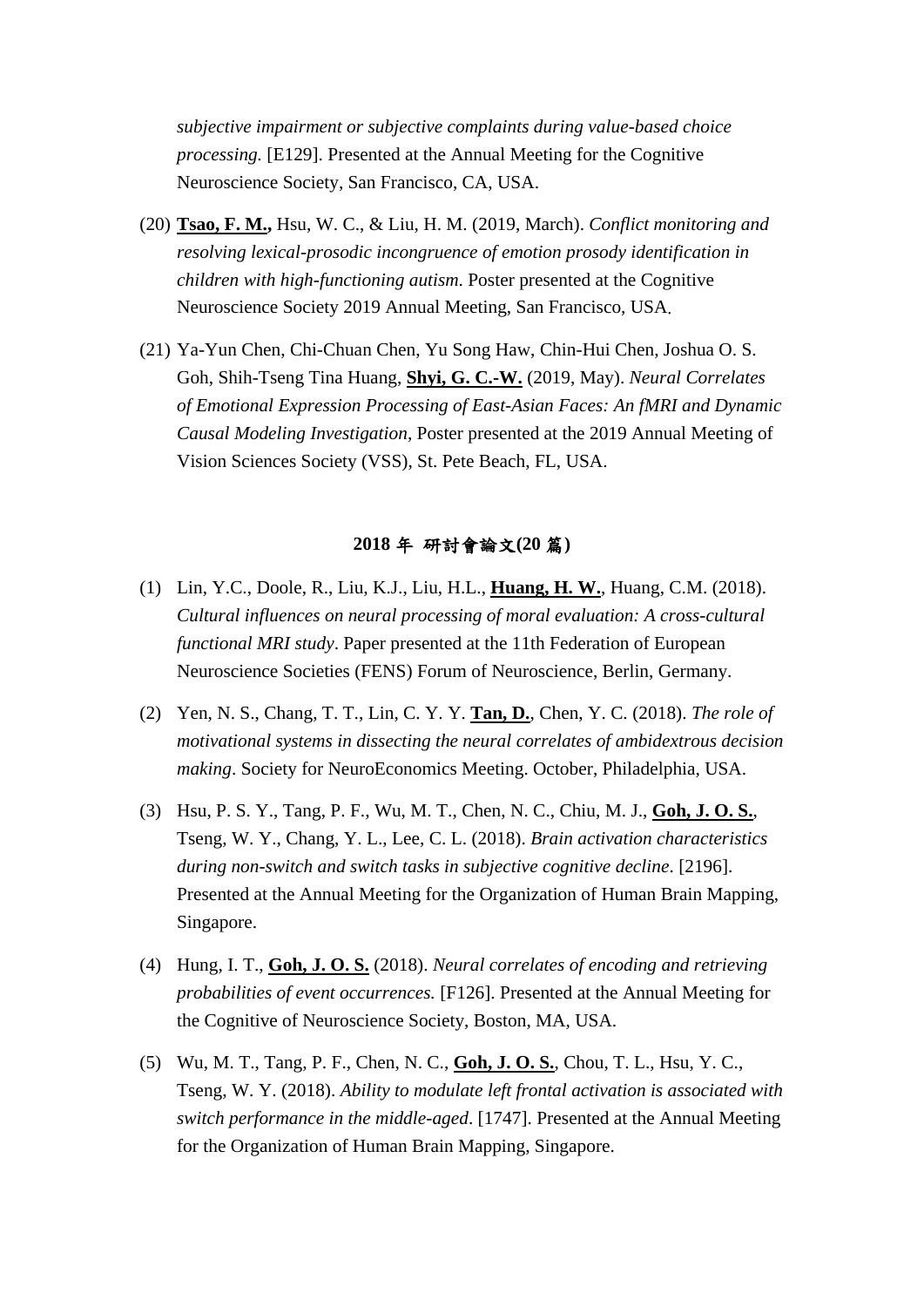- (6) Chou, C. Y., **Goh, J. O. S.** (2018). *Minimal age differences in neural activity despite more pro-social decision behavior in older adults*. [2195]. Presented at the Annual Meeting for the Organization of Human Brain Mapping, Singapore.
- (7) Yu, C. Y., Huang, T. Y., **Chung, H. W.** (2018) *Single breath-hold MR T1-mapping in the heart: comparison of hybrid MOLLI and MOLLI53*, in International Society of Magnetic Resonance in Medicine, 26th Annual Meeting, #2916, Paris, France.
- (8) **Tsai, J. L.**, Li, G. H., Lee, C. Y., Su, C. I. E., & Lin, T. H. (2018, Aug). *Lexical access and integration in context: a fixation-related fMRI study of the word predictability and word frequency interaction during sentence comprehension*. The 10th Annual Meeting of the Society for the Neurobiology of Language (SNL), Québec, Canada.
- (9) Chang, C. T., Li, P, Tsai, J. L., Lin, E. J., Chao, P. C., Chou, C. J., **Lee, C. Y.**\* (2018, March). *The neural substrates for predictive processes in sentence comprehension*. Poster session presented at the Twenty-fifth Annual Cognitive Neuroscience Society Meeting, Boston, USA.
- (10) Liu Y-H: Liu Y-H, Hung C-C, Huang C-C, Lee I-T, Chen C-M, Duann JR, Lee TSH, Li C-SR, **Muggleton NG**, Lin CP. (2018, 17th-21st June) *The effects of adolescent ketamine exposure on brain morphology and function in chronic users*. 24th Annual meeting of the Organization of Human Brain Mapping, Singapore.
- (11) Yen, N. S., Li, C. W., Chang, T. T., **Lin, C. Y. Y.**, Tan, D. C., Chen, Y. C. (2018, Oct. 5-7) *The Role of Motivational Systems in Dissecting the Neural Correlates of Ambidextrous Decision Making*, Society for Neuro-economics (SNE) Conference, Pennsylvania, Philadelphia, USA.
- (12) Lung, T. C. & **Chang, T. T.** (2018, Jan). *Neural correlates of arithmetic word problem solving*. The 5th Annual Meeting of Taiwan Society of Cognitive Neuroscience, Taichung, Taiwan.
- (13) Chikara, R. K., **Ko, L.W.** \*, & Chang, E. C., (2018, January 20). *Neural Mechanism of Reward and Punishment during Inhibitory Control with Simultaneous fMRI-EEG Study*. Taiwan Society of Cognitive Neuroscience (TSCN), Taichung, Taiwan.
- (14) **Yeh, Y. C.**\*, Hsu, W. C., Rega, E. (2018, March). *The dynamic connectivity of neural networks in value-based creativity.* Paper presented at The Asian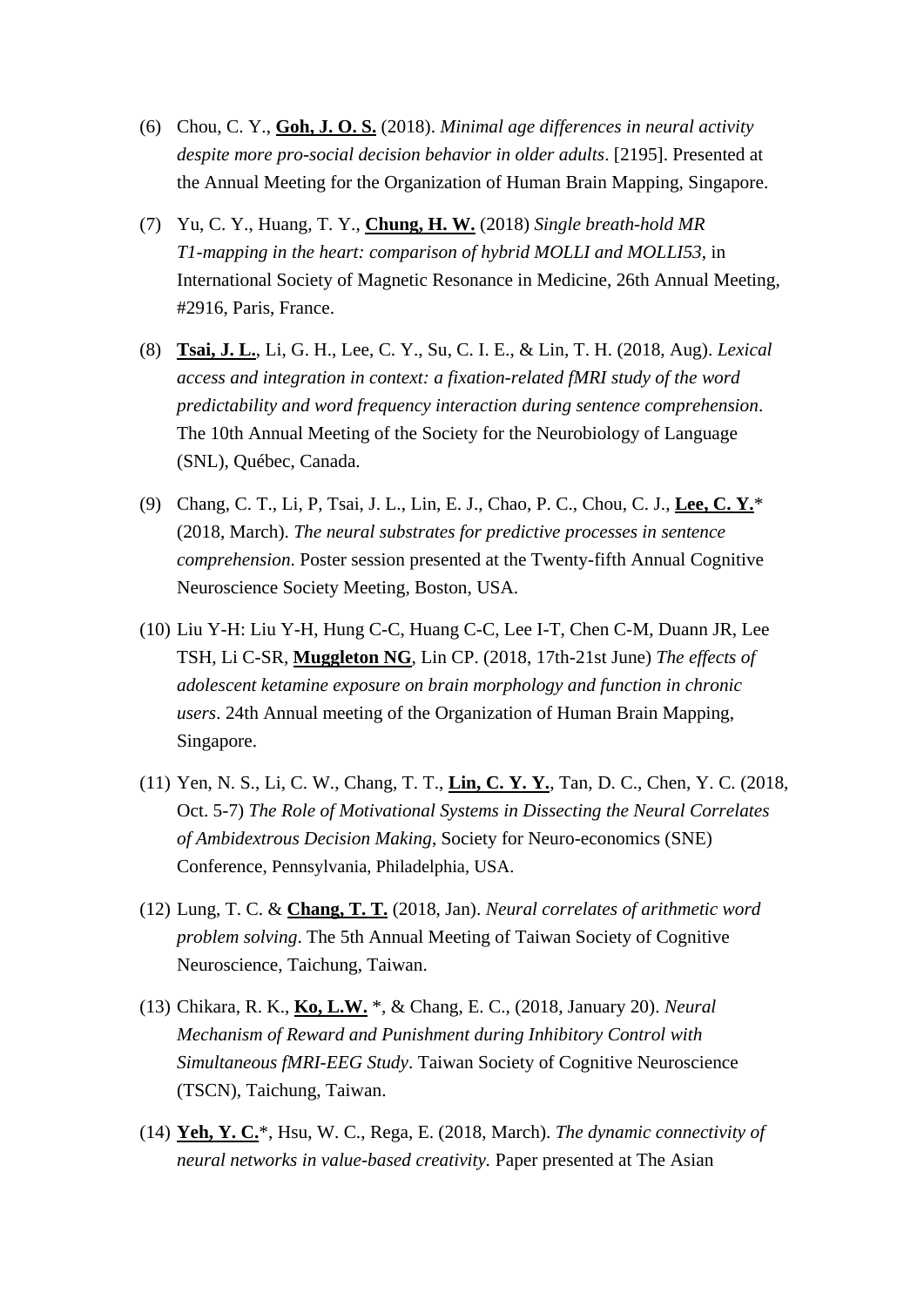Conference on Psychology & the Behavioral Sciences, March 22 to March 24, 2018, The Art Center Kobe, Kobe, Japan.

- (15) Xu, K. Y., Duann, J. R., & **Wu, D. H.** (2018, March). *The involvement of left inferior frontal and posterior superior temporal gyri in processing Chinese relative clauses*. Poster presented in the 2018 Annual Meeting of Cognitive Neuroscience Society, Boston, USA.
- (16) Chang, T. T., Lin, Y. Y, Yen, N. S., **Tan, D.**, Chen, Y. C.(2018, Mar). *Dissecting the neural correlates of ambidextrous decision making.* Poster presented at the 25th Cognitive Neuroscience Society Annual Meeting, Boston, USA.
- (17) **Yeh, Y. C.**\*, Hsu, W. C., Rega, E. (2018, March22-24). *The dynamic connectivity of neural networks in value-based creativity*. Paper presented at The Asian Conference on Psychology & the Behavioral Sciences, The Art Center Kobe, Kobe, Japan.
- (18) Chen, Y. C., Hsu, W. C., & **Chan, Y. C.** (2018, June). *Neural Correlates of Humor Motivation: An fMRI study*. Poster presented at the 2018 Annual Meeting of the Organization for Human Brain Mapping (OHBM), Singapore, June 17-21, 2018.
- (19) **Chang, T. T.**, Lung, T. C., & Ng, C. T. (2018, Jun). *Arithmetic word problem solving is not merely text comprehension: Neurocognitive evidence from fMRI*. The 24th Annual Meeting of Human Brain Mapping, Singapore.
- (20) Yu, W. R., Hsu, W. C., Lin, Y. C., & **Chan, Y. C.** (2018, June17-21). *Neural bases of self and other representation: An fMRI investigation*. Poster presented at the 2018 Annual Meeting of the Organization for Human Brain Mapping (OHBM), Singapore.

### **2017** 年 研討會論文**(25** 篇**)**

- (1) **Bei, L. T.**, Cheng, L. K., Hsu, W. C., & Chen, Y. S. A. (2017, Oct). *The Neuroscience Viewpoint on the Interaction Effect between Persuasive Arguments and Celebrity on Attitude Change*. Association for Consumer Research (ACR) Conference, San Diego, USA.
- (2) **Chan, Y. C.** (2017, June25-29). *Unraveling the mystery of humorlessness: The neural correlates of gelotophobics*. Poster presented at the 2017 Annual Meeting of the Organization for Human Brain Mapping (OHBM), Vancouver, Canada.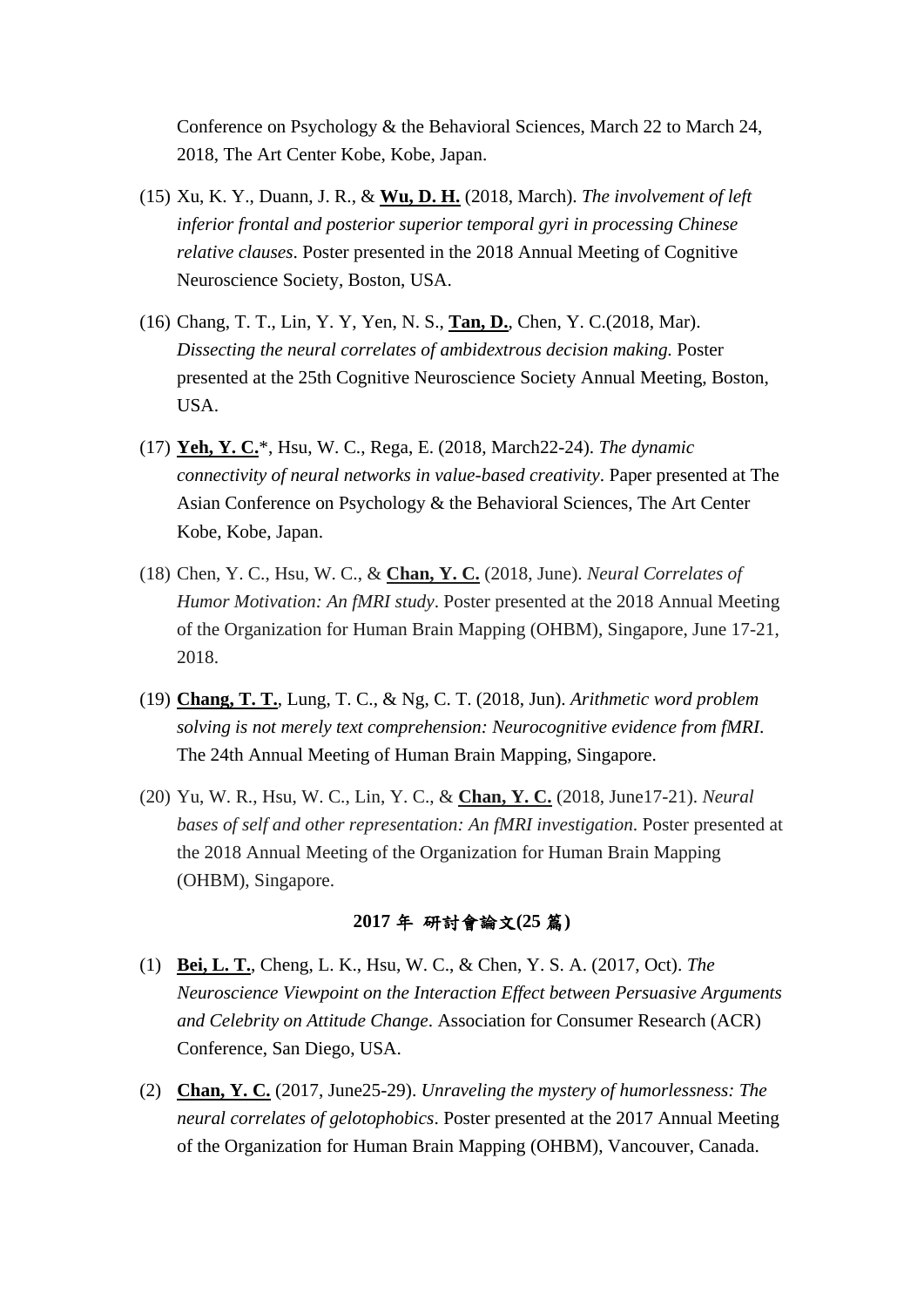- (3) **Chan S** and Lin K. (2017, May26-28). *The biological foundation of conceptual hierarchy*. Abstract presented at the International Linguistic Association 62nd Annual Conference. Hong Kong.
- (4) **Chang, T. T.**\* Lee, P. F. Metcalfe, A. W. S., (2017). *Common and distinct neural circuits of cognitive control in children's reading and srithmetic skills*. The 23rd Annual Meeting of Human Brain Mapping, Vancouver, Canada.
- (5) Chao, P. C., Chen, W. F., & **Lee C. Y.** (2017). *Neuronal correlates of orthographic consistency effects on Chinese spoken word recognition*. Paper will present at the 23nd Annual Meeting of the Organization for Human Brain Mapping. Vancouver, BA, Canada.
- (6) Chao, P. C., Chen, W. F., Tsai, J. L., & **Lee C. Y.** (2017). *Orthographic influences on Chinese spoken language in the brain: task-dependent effects as revealed by event-related fMRI*. Paper will present at the Ninth Annual Meeting of the Society for the Neurobiology of Language. Baltimore, USA.
- (7) Chen, I. F., & **Chan, Y. C.** (2017, June 25-29). *The neural correlates of gender differences in aggressive jokes and nonaggressive jokes*. Poster presented at the 2017 Annual Meeting of the Organization for Human Brain Mapping (OHBM), Vancouver, Canada.
- (8) Chen, M. S. Y., Wang, T. Y., Teresa Pegors, & **Wu, D. H.** (2017, January). *Perception of beauty in calligraphic Chinese characters between Chinese and American readers*. Poster presented in the 2017 Annual Meeting of Taiwan Society of Cognitive Neuroscience, Chungli, Taiwan.
- (9) Chen, M. S. Y., & **Wu, D. H.** (2017, November). *Experts of Chinese calligraphy perceive characters globally*. Poster presented in the Psychonomic Society 57th Annual Meeting, Vancouver, Canada.
- (10) Chen, C. C., **Goh, J. O. S.** (2017). *Neural correlates of age differences in contingent rule processing*. Presented at the Organization for Human Brain Mapping, Vancouver, Canada.
- (11) Chiu, S. C., Lin, T. M., Lin, J. M., **Chung, H. W.**, Ko, C. W., Büchert M, Bock M (2017). *Effects of RF pulse profile and within-slice phase dispersion on accuracy of MR fingerprinting with balanced SSFP readout*, in International Society of Magnetic Resonance in Medicine, 25th Annual Meeting, #80, Honolulu, Hawaii, USA.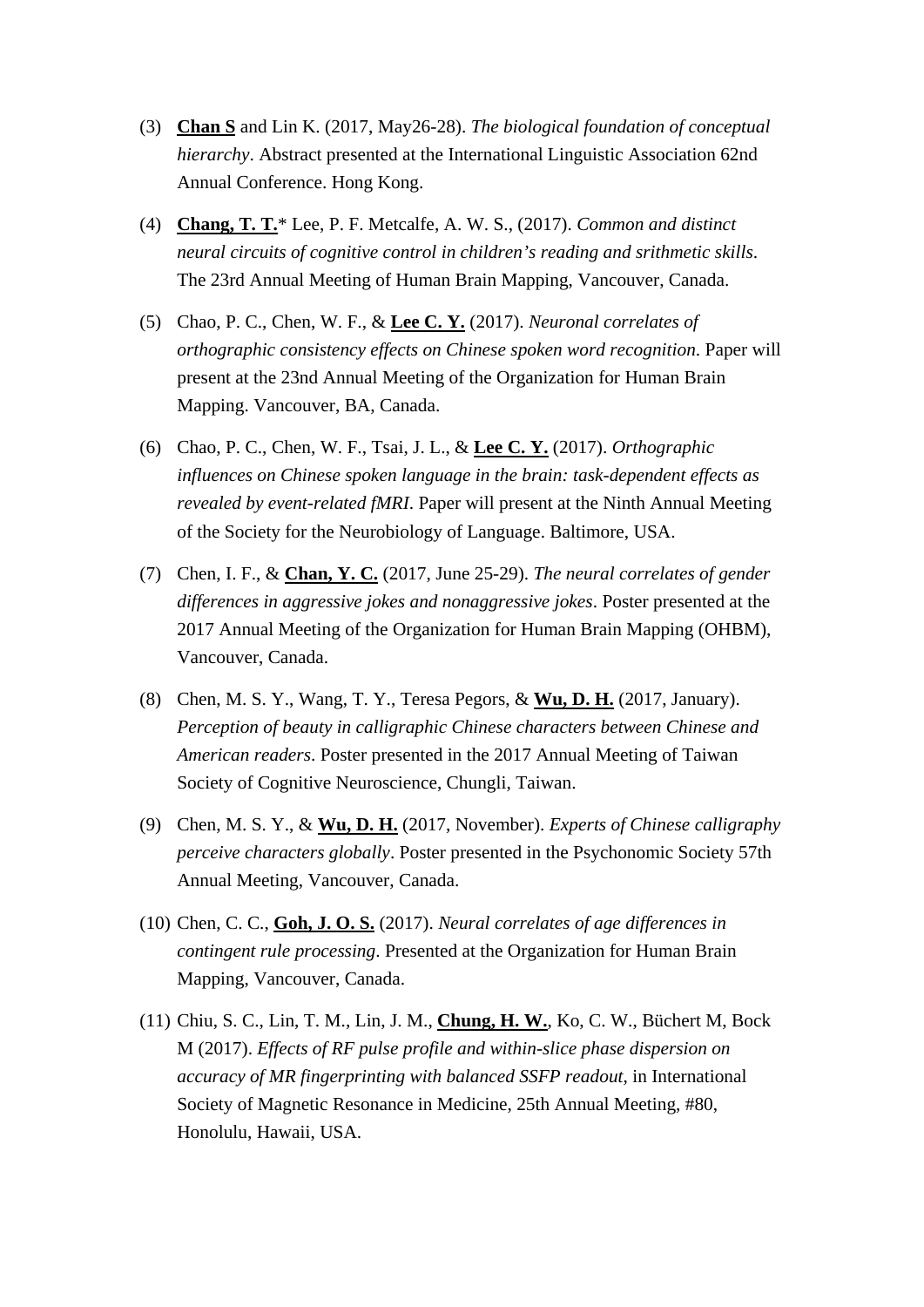- (12) Chuang, Y. S., Su, Y. S., **Goh, J. O. S.** (2017). *Personal core values modulate risky choice evaluation and subsequent risk-taking behavior: An fMRI study* [171.05 / TT32]. Presented at the Society for Neuroscience Annual Meeting, Washington, DC, USA.
- (13) Lai, C. H., Hsieh, S. K., **Lee, C. L.**, Su, I. W., Liu, T. H., Lu, C. R., Tsai, I. N., & Chou, T. L. (2017). *Lateralization differences on semantic processing between native speakers and proficient learners of Mandarin Chinese*. Poster presented at the 9 th Annual Meeting of the Society for the Neurobiology of Language, Nov. 8- 10, Baltimore, USA.
- (14) Lee, C. Y., **Goh, J. O. S.**, Gau, S. S. F. (2017). *Neural correlates of valuative processing in adults with ADHD during decision-making* [3336]. Presented at the Organization for Human Brain Mapping, Vancouver, Canada.
- (15) Lee, P. H., **Chang, T. T.** (2017, Jan). *Development of functional dissociation and neural stability of four basic arithmetic operations*. The 4th Annual Meeting of Taiwan Society of Cognitive Neuroscience, Chungli, Taiwan.
- (16) Liao, L. Y., **Chang, T. T.**\*, & Lu, Y. W., (2017, Jan). *Development of intrinsic functional connectivity within human posterior parietal cortex*. The 4th Annual Meeting of Taiwan Society of Cognitive Neuroscience, Chungli, Taiwan.
- (17) Lin, W. T., Weng, C. H., Chen, M. H., Tseng, W. Y. I., Goh, J. O. S., & **Lee, C. L.** (2017, Nov.8-10). *Linking white matter integrity to syntactic category processing - an ERP and DTI study*. Poster presented at the 9th Annual Meeting of the Society for the Neurobiology of Language, Baltimore, USA.
- (18) Lin, W.-T., Weng, C.-H., Chen, M.-H., Tseng, W.-Y. I., Goh, J. O. S., **Lee, C. L.** (2017). *Linking white matter integrity to syntactic category processing - an ERP and DTI study*. Abstract of the Society for the Neurobiology of Language, 154.
- (19) Lin W. T., Chen M. H., Goh J. O. S., & **Lee, C. L.** (2017, Sep. 1-3). *Linking white matter integrity to hemispheric processing of syntactic category information – an ERP and DTI study*. Poster presented at the 11th International Conference on Cognitive Science (ICCS), Taipei, Taiwan.
- (20) Shih S. F., **Chung H. W.** (2017). *A weighted least squares approach to reduce T1 estimation bias in DESPOT1*, in European Society for Magnetic Resonance in Medicine and Biology, Barcelona, Spain.
- (21) **Tsao, F. M.**, Hsu, W. C., & Liu, H. M. (2017, November). *The effect of cognitive flexibility on phonetic and emotional prosody perception in children*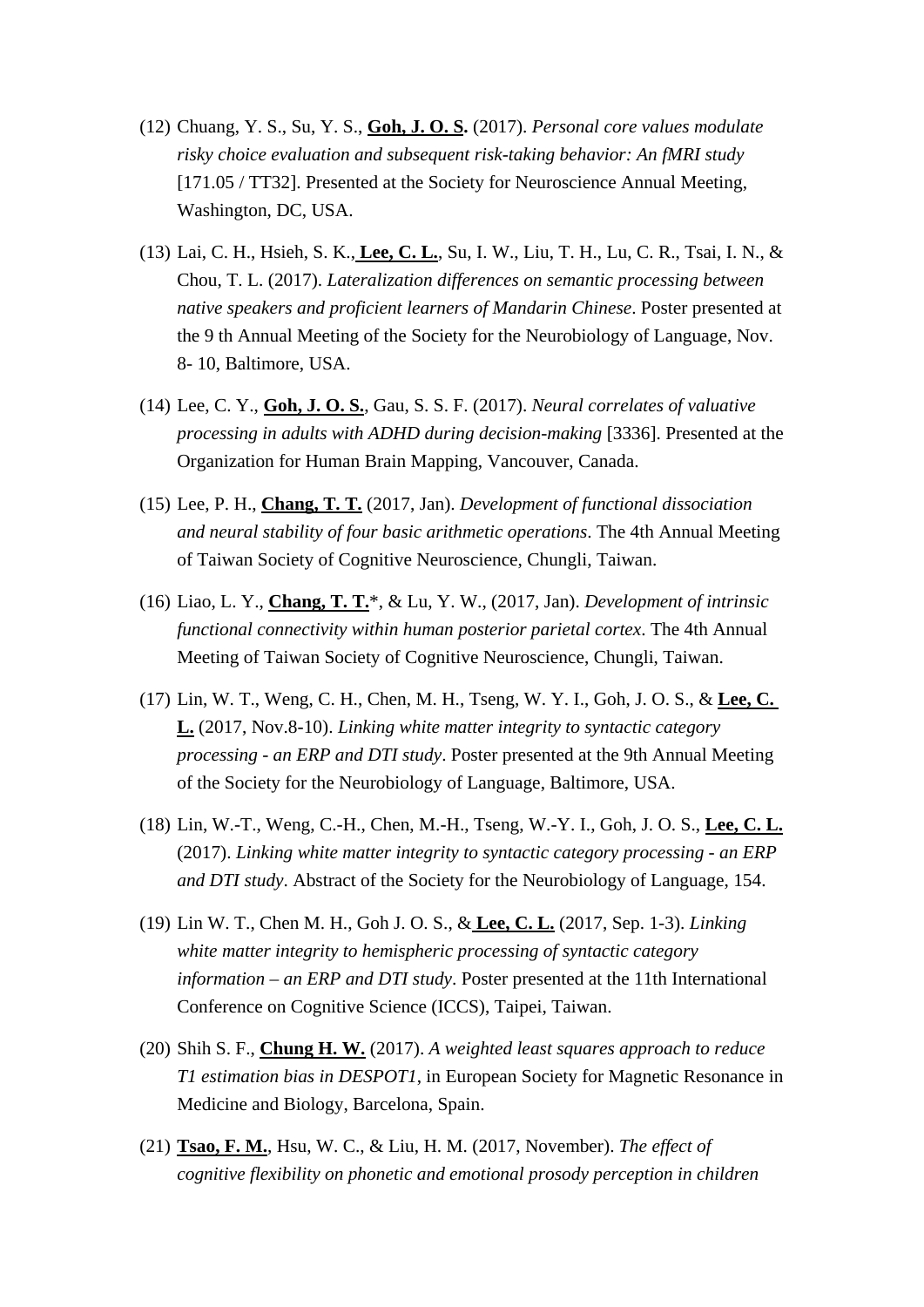*with high functioning autism: An fMRI study*. Poster presented at the 2017 American Speech Language Hearing Association Convention, Los Angeles, USA.

- (22) Tseng, D. J., Wu, C.W., Liu, M. C., Tzeng, O. J. L., Huang, H.W., **Huang, C. M.**\* (2017). *Neural correlates of convergent and divergent creativity: An fMRI study*. Paper presented at the 57th Annual Meeting of the Society for Psychophysiological Research (SPR), Vienna, Austria.
- (23) **Wu, D. H.** (2017, September). *Converging Evidence For The Processing Advantage of Object-Relative Clause in Chinese Sentences*. Oral presented in the 11th Annual Meeting of International Conference on Cognitive Science, Taipei, Taiwan.
- (24) **Wu, D. H.**, Chen, M. S. Y., Teresa Pegors, Hung, D. L., & Tzeng, O. J. L. (2017, March). *Neural correlates of aesthetic ratings of calligraphic characters and scenery photos in experts and novices of Chinese calligraphy*. Poster presented in the 2017 Annual Meeting of Cognitive Neuroscience Society, San Francisco, USA.
- (25) **Yeh, Y.C.**, Hsu, W. C., Rega, E. (2017, December 22). *The dynamic connectivity of neural networks in value-based creativity*. Paper will be presented at The Asian Conference on Psychology & the Behavioral Sciences, March 22 to March 24, 2018, The Art Center Kobe, Kobe, Japan.

#### **2016** 年 研討會論文**(33** 篇**)**

- (1) Bulut, T., Chen, Y. W., & **Wu, D. H.** (2016, January). *Neural Correlates of Syntactic Processing in Chinese: Evidence from fMRI*. Poster presented in the 4th Annual Meeting of the Taiwan Society of Cognitive Neuroscience, Taipei, Taiwan.
- (2) **Chan, S.** & P Chien. (2016, Aug). *Language-specific categorization may influence how people perceive the world: an fMRI study on linguistic relativity.* Poster presented at the 6th Brain and Mind Research in the Asia-Pacific (BMAP) Symposium. Auckland, New Zealand.
- (3) **Chan, Y. C.**\*, Liao, Y. J., & Chen, H. C. (2016, 27 June-1 July ). *Dysfunction of reward and motivation processing in gelotophobes: An fMRI study.* Annual Meeting of the International Society for Humor Studies (ISHS), Trinity College Dublin, Ireland.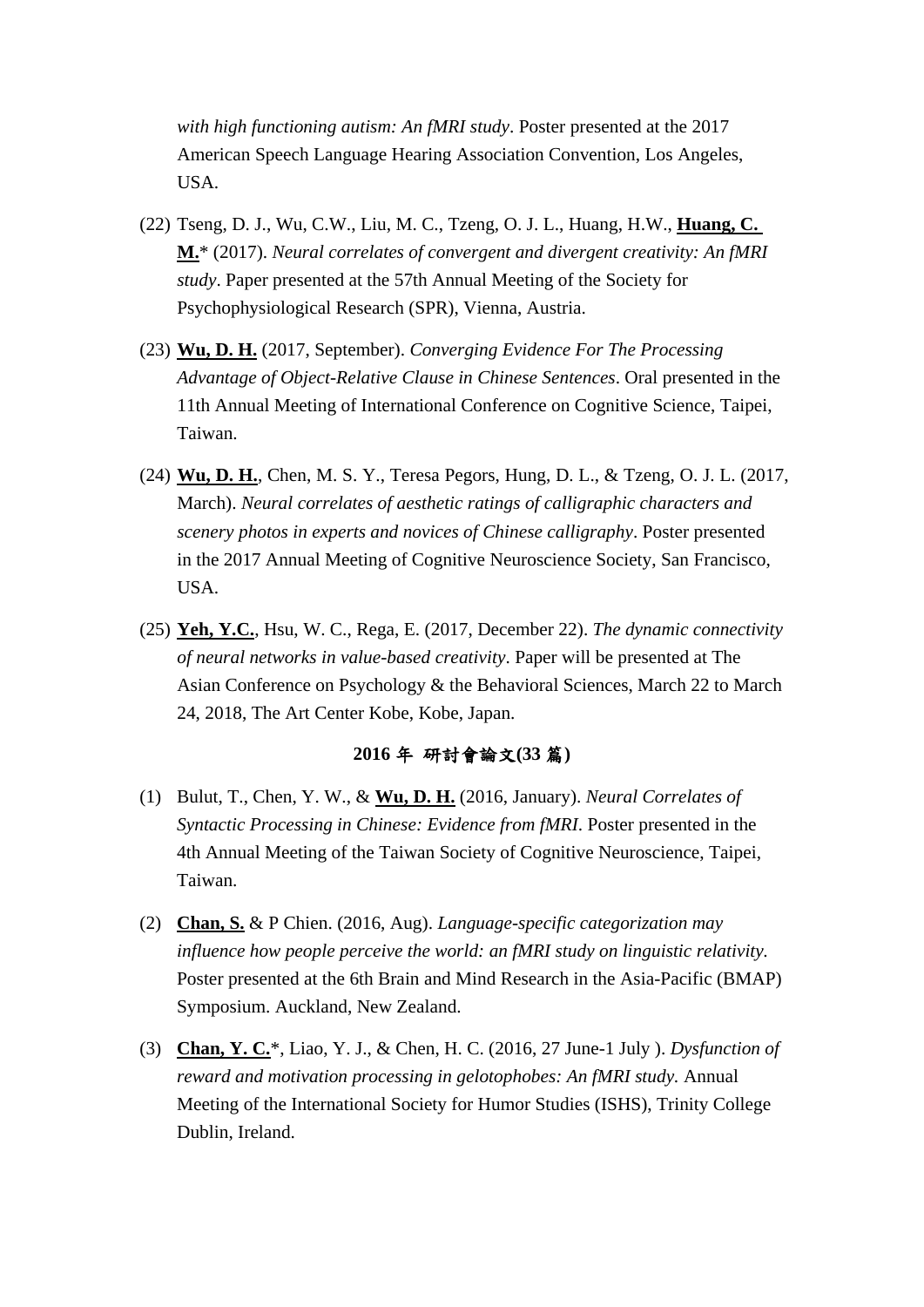- (4) Chang C. Y., Chen Y. H., & **Yen, N. S.** (2016, July). *Training-induced neuroplasticity in baseball players with different skill levels*. Research Center for Mind, Brain, and Learning/Department of Psychology, National Chengchi University, Taipei, Taiwan.
- (5) Chang, C. Y, Chen, Y. H., & **Yen, N. S.**\* (2016, June). *Training-induced neuroplasticity in baseball players with different skill levels*. Poster presented at the 22 nd Annual Meeting of Human Brain Mapping, Geneva, Switzerland.
- (6) **Chang, T. T.**, Lee, P. H., Metcalfe, A. W. M. (2016, Nov). *Development of neural stability for four basic arithmetic operations*. 2016 Annual Meeting of Society for Neuroscience, San Diego, USA.
- (7) Chen, I. F., & **Chan, Y. C.** (2016, 26-30 June). *Gender specific humor processing in different types of jokes*. Poster presented at the 2016 Annual Meeting of the Organization for Human Brain Mapping (OHBM), Geneva, Switzerland.
- (8) Chen, P. H., Chen, M. H., Lu, C., Hsieh, S. K., Chou, T. L., Su, I. W.,& **Lee, C. L.** (2016, Apr). *Hemispheric differences in processing syntactic category information in second language*. Poster presented at the 23 rd Annual meeting of Cognitive Neuroscience Society, New York, USA.
- (9) Chen, Y. C., **Her, O. S.**, Wu, D. H., Yen, N. S. (2016, June). *The Neural Correlates of Mathematical Processing of Chinese Numeral Classifiers and Measure Words.* Paper will be presented at the 22nd Annual Meeting of the Organization of Human Brain Mapping, Geneva, Switzerland.
- (10) Chen, Y. H., Chang, C. Y., & **Yen, N. S.** (2016, Jan). *Batting eye of elite batters & its underpinned neural mechanism: an fMRI study (The preliminary report)*. 2016 annual meeting of the Taiwan Society of Cognitive Neuroscience, Taipei, Taiwan.
- (11) Chen, Y. H., Chang, C. Y., & **Yen, N. S.** (2016, July). *Swing decisions between skilled and intermediate baseball batters: an fMRI study*. Research Center for Mind, Brain, and Learning/Department of Psychology, National Chengchi University, Taipei, Taiwan.
- (12) Chen, Y. H., Chang, C. Y., & **Yen, N. S.**\* (2016, June). *Swing decisions between skilled and intermediate baseball batters: an fMRI study*. Poster presented at the 22nd Annual Meeting of Human Brain Mapping, Geneva, Switzerland.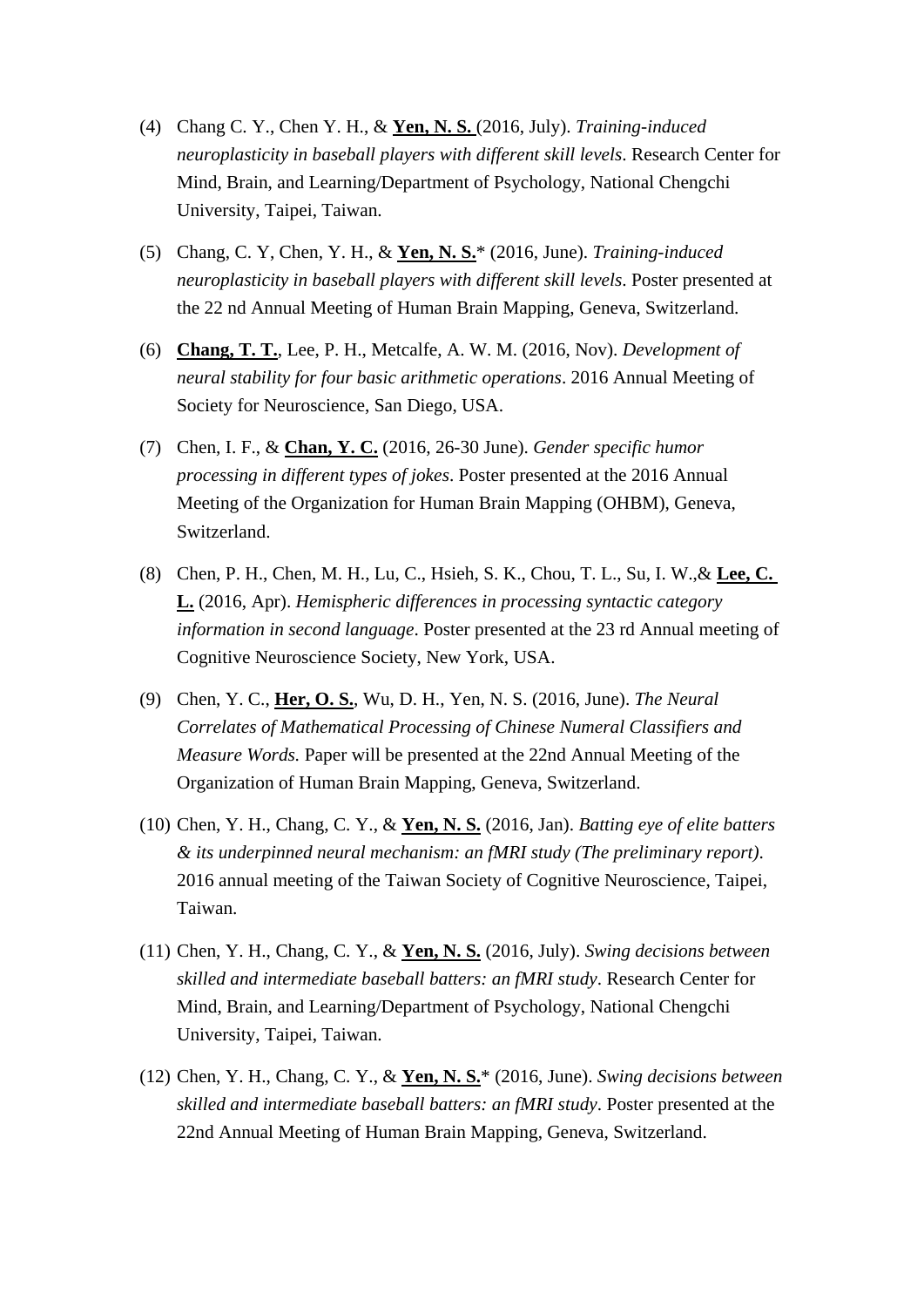- (13) Chikara, R. K. and **Ko, L.W.\*** (2016, Aug. 16-20) "*Phase modulation-Based Response-Inhibition Outcome Prediction in Translational Scenario of Stop-Signal task*", The 38th Annual International Conference of the IEEE Engineering in Medicine and Biology Society (EMBC), Orlando, USA.
- (14) Dai, R. H., **Chen, H. C.** (2016, June). *Gender/sex differences in the neural response to incongruity-resolution and nonsense verbal humor*. Humor conference, Dublin, Ireland.
- (15) Hsieh, U. L., Tseng, W. Y., Lo, Y. C., Hsu, Y. C., **Goh, J. O. S.** (2016). *Midbrain to cerebral dopaminergic and serotonergic white-matter fiber tracts identified on the ntu-dsi-122 template* [89.19 / JJJ18]. Presented at the Society for Neuroscience Annual Meeting, San Diego, CA, USA.
- (16) **Huang, C. M.**, Ho, P. S., Lee, Y. C., Liu, H. L., Doole, R., Wu, C. T., & Huang, H. W. (2016). *Cultural influences on neural processing of contextual scenes.*  Poster presented at the annual meeting of the Cognitive Neuroscience Society (CNS), New York, USA.
- (17) Hung, H. Y., Chen, P., **Goh, J. O. S.** (2016). *Age differences in mutual information of electroencephalograms during value-based decision-making* [648.14 / MMM39]. Presented at the Society for Neuroscience Annual Meeting, San Diego, CA, USA.
- (18) Hung, S. H., Liao, M. C., Chien, C. P., Wu, W. C. & **Chung, H.W.** (2016). *Liver IVIM MR imaging: improved reproducibility of pseudo-diffusion coefficient D\* via proper signal modeling*, in International Society of Magnetic Resonance in Medicine, 24th Annual Meeting, #2947, Singapore.
- (19) **Ko, L.W.**\*, Chikara, R. K., Shih, Y. C., & Chang, E.\*, (2016, 31Oct.-2Nov). *Neural oscillations in Temporoparietal lobes under Inhibitory Control in a Naturalistic situation*. The 16th annual IEEE International Conference on Bioinformatics and Bioengineering (BIBE), Taichung, Taiwan.
- (20) **Ko, L.W.**\*, Shih, Y. C., Chikara, R. K., Lu, Y. C., Chuang, Y.T., & Chang, E.\*, (2016, Jan23). *EEG-fMRI Methods for the Study of Brain Modulation under response inhibition in the Battlefield Scenario*, Taiwan Society of Cognitive Neuroscience, Taipei, Taiwan.
- (21) **Kuo, C. C.** (2016, July). *What the Brain Studies Tell Us? Neuropsychological Mechanism of Science Talented Learners*. Keynote speech at the 14 th Asia-Pacific Conference on Giftedness, Macau, China.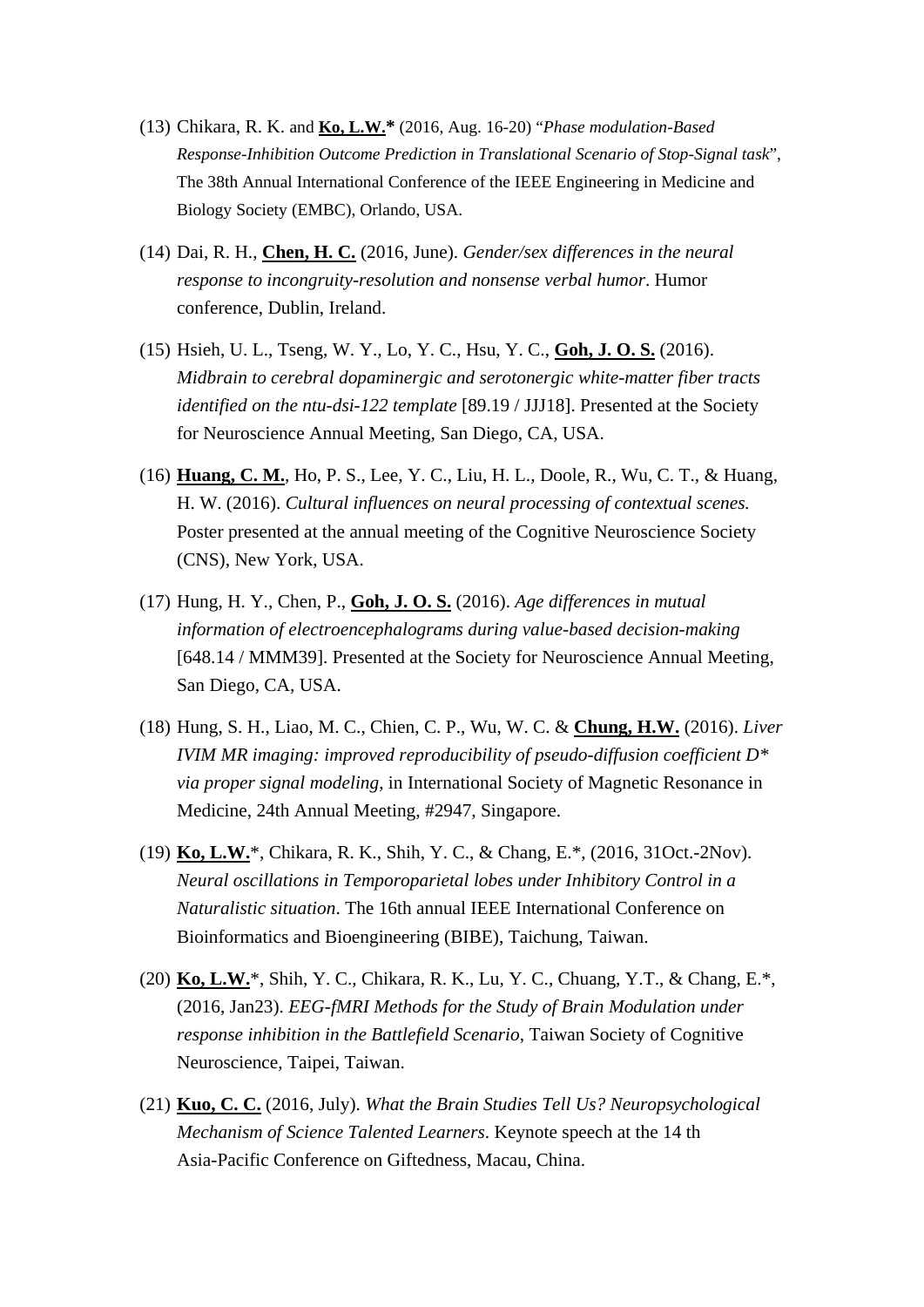- (22) Lee, P. H., Li, P. H. S. **Chang, T. T.** (2016, Jan). *Common neural representation between arithmetic operations with distinct quantities but similar problem solving strategies*. The 3rd Annual Meeting of Taiwan Society of Cognitive Neuroscience, Taipei, Taiwan.
- (23) **Liang, T. P.**, Li, Y.W., Yen, N. S., Hsu, S. M. (2016, Aug). *Escalation of Commitment in Software Projects: A Neural Science Perspective.* The 22nd American Conference on Information Systems, San Diego, CA.
- (24) Lin, D. W., & **Goh, J. O. S.** (2016). *Neural correlates of emotional feedback influences on valuative decisions in young and older adults*. Organization for Human Brain Mapping, Geneva, Switzerland.
- (25) **Liu, H. M.**, Tsai, M. H., Hsu, W. C., & Tsao, F. M. (2016, Apr). *Brain activations of categorical tone perception: within-category and across-category variations*. Paper presented at Cognitive Neuroscience Society Annual Meeting, New York, USA.
- (26) **Tsao, F. M.**, Hsu, W. C., & Liu, H. M. (2016, April). *Brain activations of lexical tone and emotional prosody perception in school-aged children with high-function autism*. Cognitive Neuroscience Society 2016 Annual Meeting, New York, USA.
- (27) Wu, M. C., Liao, Y. J., & **Chan, Y. C.** (2016, 26-30 June). *Identifying the neural substrates of the aggression-humor interaction: An fMRI study*. Poster presented at the 2016 Annual Meeting of the Organization for Human Brain Mapping (OHBM), Geneva, Switzerland.
- (28) Wu, Y. T, Chuang, B. Y., Peng, H. H., Chang, M. C, Wu, M.T. & **Chung, H.W.** (2016). Potential application of tissue phase mapping in early detection of heart function deficiency in Fabry disease with cardiac manifestation, in International Society of Magnetic Resonance in Medicine, 24th Annual Meeting, #797, Singapore.
- (29) **Yang, C. M.**, Hsiao, F. C., Tsai, P. J., Chen, L. C., Lee, W. K., Lu, L. H., Lane, T., Wu, C. W., & Lee, H. C. (2016, June). *The Neurophysiological Basis Of Consciousness Transition During Sleep Onset Period: A fMRI Study*. Poster presented at the 30<sup>th</sup> Annual Meeting of the Associated Professional Sleep Societies, Denver, Colorado, USA.
- (30) **Yeh, Y. C.**\*, Hsu, W. C., Li, P. H., Lin, C. W., & Chan, Y. C. (2016 January 12 - 15). *Examining the changes of underlying neural substrates of creative thinking*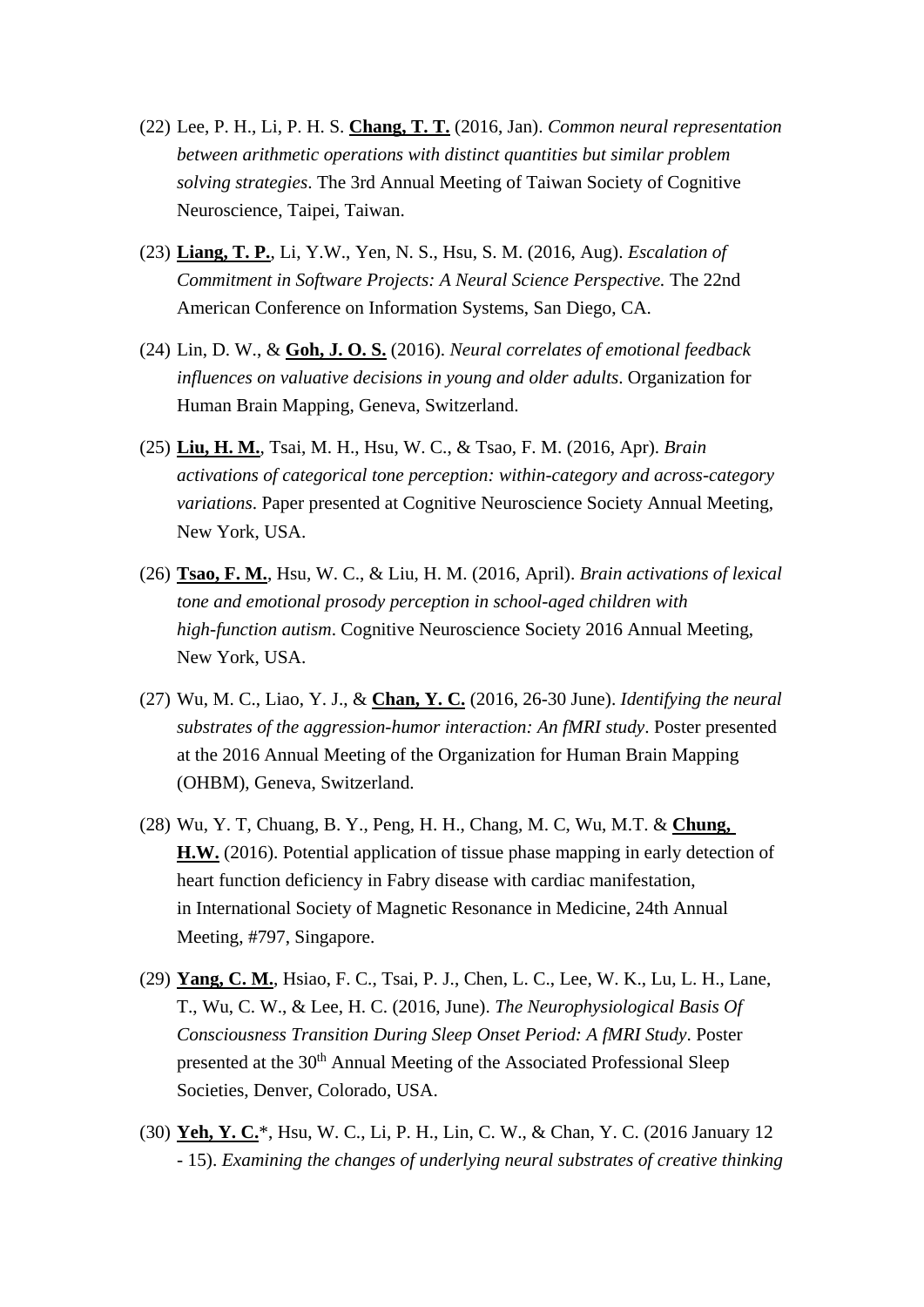*through a time window*. Paper presented at the International Journal of Arts & Sciences' (IJAS) International Conference for Social Sciences and Humanities, Nanyang Technological University, Singapore.

- (31) Yu, A. Y., Brice, H., Frost, R., & **Wu, D. H.** (2016, April). *Sensitivity to regularity of combinatorial visual stimuli correlates with Chinese character recognition*. Poster presented in the 23rd Annual Meeting of the Cognitive Neuroscience Society, New York, USA.
- (32) 陳以非、詹雨臻、陳學志(2016,10 月)。*Neural substrates of gender differences in hostile jokes*。第 55 屆台灣心理學會年會,臺灣台南:國立成功大學。
- (33) 詹雨臻、吳玫萱、廖怡君、杜政昊、陳學志(2016,10 月)。*Neural correlates of hostile jokes in humor appreciation*。第 55 屆台灣心理學會年會,臺灣台南: 國立成功大學。

#### **2015** 年 研討會論文**(34** 篇**)**

- (1) **Bei, L. T.**, Cheng, L. K., Chen, Y. S. A., Yang, W. H, & Hsu, W. C. (2015, Nov). *The Neuroscience Viewpoint on Comparing Elaboration Likelihood Model and Heuristic and Systematic Model*. Symposium for Integrated Imaging of Body, Mind and Culture & 2015 Forum of MOST Research Projects on Brain Imaging for Mind Science, Taipei, Taiwan.
- (2) **Chan, S.** & Chien, P. (2015, Nov). *Classifiers may affect how people perceive the world: An fMRI study on linguistic relativity*. Paper presented at the 8th Annual Meeting of the Linguistic Society of Taiwan, Taipei, Taiwan.
- (3) **Chan, Y. C.** (2015, June). *Identifying the neural substrates of the ambiguity-humor interaction: An fMRI study*. Poster presented at the Annual Meeting of the Organization for Human Brain Mapping (OHBM), Honolulu, Hawaii, June 14-18, 2015.
- (4) **Chan, Y. C.**, & Liao, Y. J. (2015, June). *Gender differences in the neural correlates of verbal jokes: An fMRI study*. Poster presented at the 2015 Annual Meeting of the Organization for Human Brain Mapping (OHBM), Honolulu, Hawaii, June 14-18, 2015.
- (5) Chang, T. T., Han, C C., Lee, P. H., Lin, C. Y., Metcalfe , A. & **Yen, N. S.**\* (2015, June). *Neural correlates of complex multiplication problem solving.* Poster presented at the 21st Annual Meeting of Human Brain Mapping, Hawaii, Honolulu, U.S.A.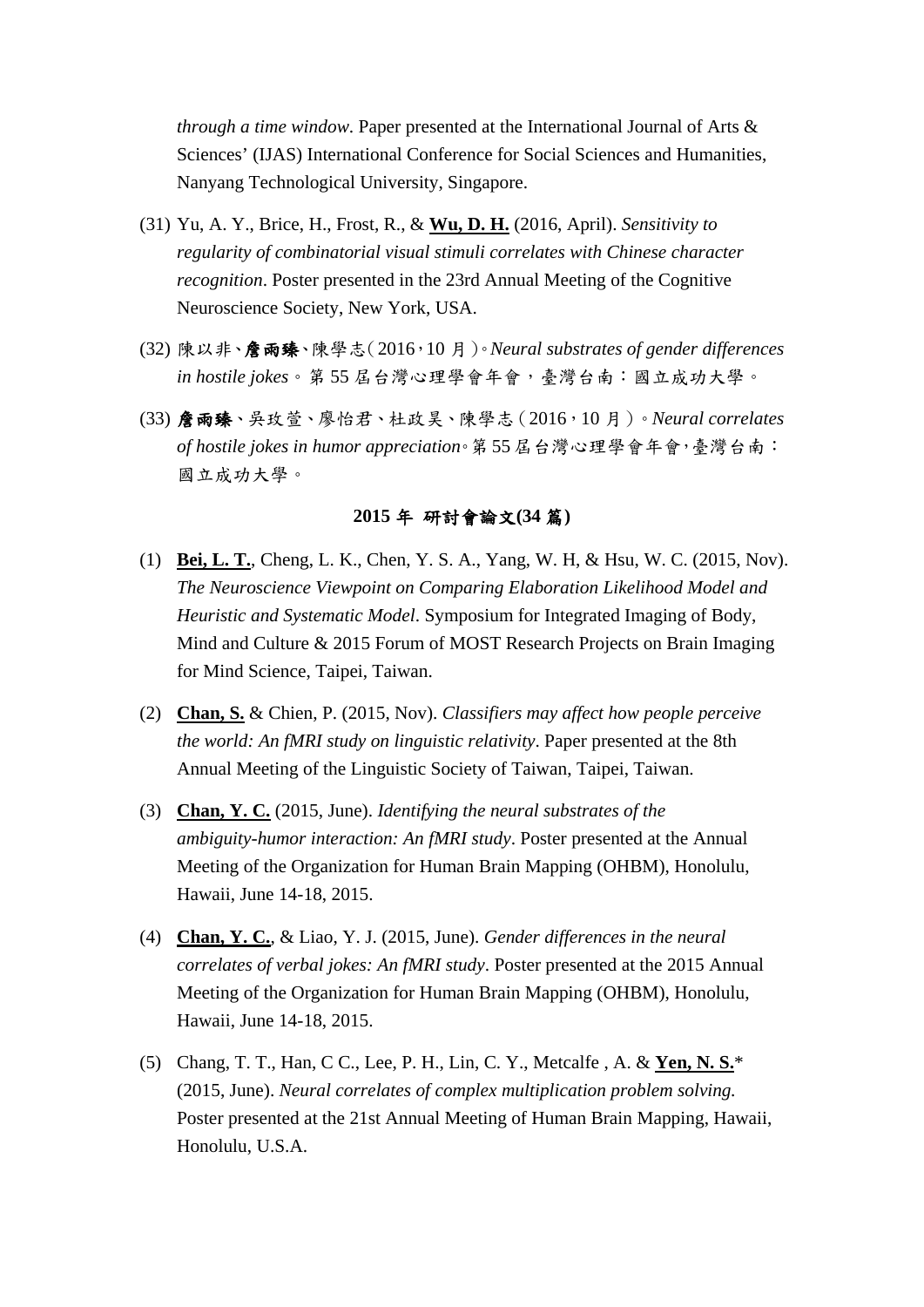- (6) **Chen, H. C.** (2015, August). *Neuropsychological traits of student with and without Autistic syndrome on ToM and non-ToM humor*. Paper presented at The 3rd International Workshop on Advanced Learning Sciences (IWALS-3), Tokyo, Japan.
- (7) Chen, Y. H., Chen, Y. C., Kuo, W. J., Kan, K., **Yang, C. C.**, & Yen, N. S. (2015, Jan). *Stakes do matter for the proposing behavior in Ultimatum Games: An fMRI study.* 2015 annual meeting of the Taiwan Society of Cognitive Neuroscience, Taipei, Taiwan.
- (8) Fan, Y. T., **Hsung, R. M.**, Liu, H. L., Du,Y. R., Yang, T. T., Chen, S. H., Yen, N. S., & Wu, C. T. (2015, Oct.). *Political preferences modulate neural correlates of trusting decisions.* Poster presented at the 2015 annual meeting of the Society for Neuroscience, Chicago, IL, U.S.A.
- (9) **H. F. Y**, Changwei W. Wu, Yi-Ping Chao, Huimin Bhikshu (2015, Nov). *Mapping the mindfulness brain of responding to emotional stimuli: from functional to structural brain images.* Symposium for Integrated Imaging of Body, Mind and Culture & 2015 Forum of MOST Research Projects on Brain Imaging for Mind Science, 國立台灣大學.
- (10) Ho, P. S., Lee, Y. C., Liu, H. L., Tseng, D. J., Chang, Y. J., Doole, R., Wu, C. T., Huang, H. W., & **Huang, C. M.** (2015, Oct). *Culture-related differences in the contextual processing of visual scene: An fMRI study*. Poster presented at the annual meeting of the Society for Neuroscience (SfN), Chicago, Illinois, USA.
- (11) Hsu, T.Y., Lin, S.H., & **Yeh, Y. Y**. (2015, Nov). *Neural correlates of contextualized visual attention*. Paper presented at Symposium for Integrated Imaging of Body, Mind and Culture & 2015 Forum of MOST Research Projects on Brain Imaging for Mind Science.
- (12) Leckey, M., **Lee, C. L.**, & Federmeier, K. D. (2015, Oct). *The role of familial sinistrality on hemispheric differences in syntactic processing across the lifespan*. Poster presented at the annual meeting of the Society for the Neurobiology of Language, Chicago, USA.
- (13) **Lee, I. C.** & Sun, Y. H. (2015, January). *Neural imaging evidence for intergroup bias and ambivalence towards PRC Chinese among Taiwanese residents*. Invited talk at the Research Center for Mind, Brain, & Learning, National Cheng-chi University at Taipei, Taiwan.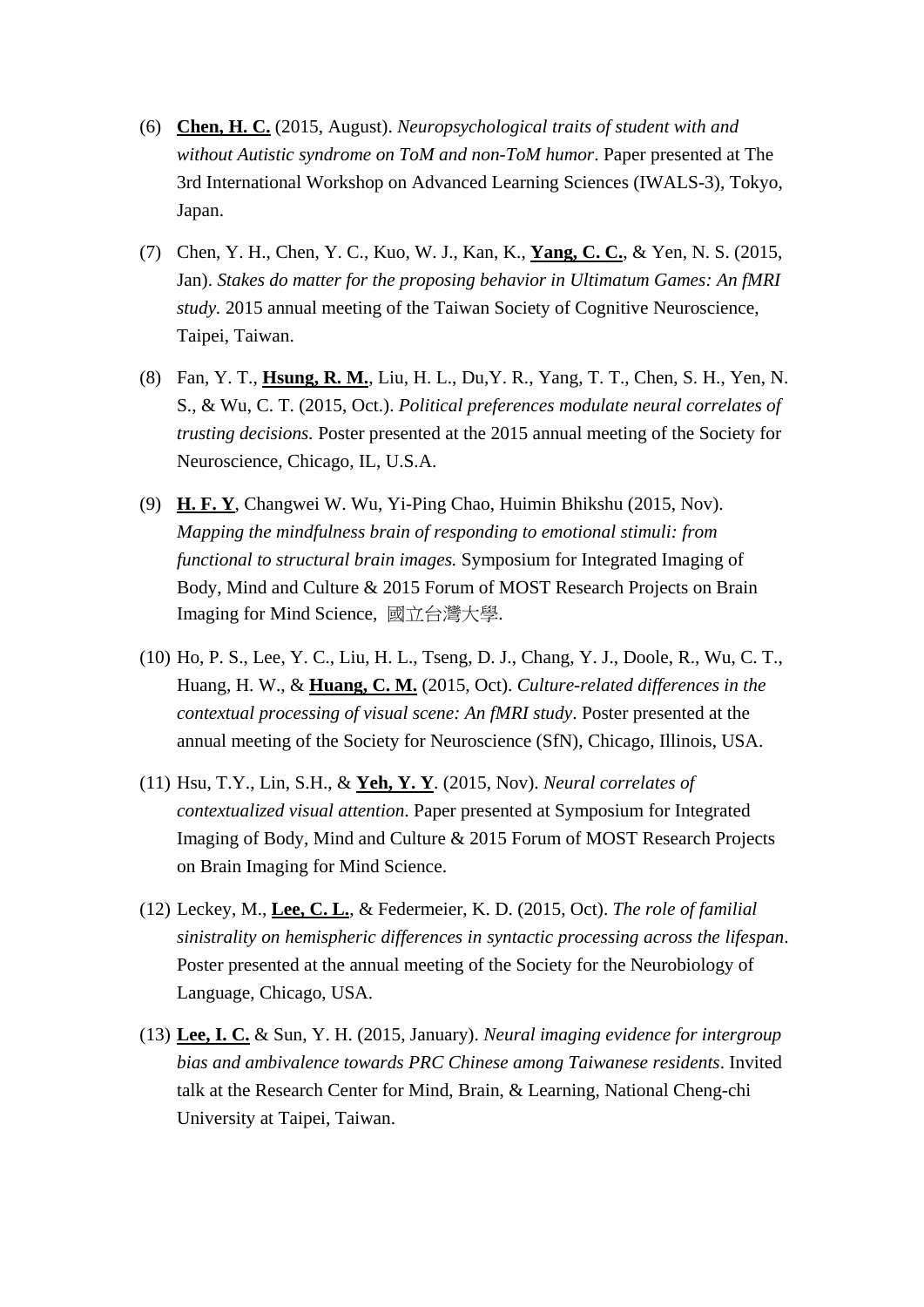- (14) **Lee, I. C.** & Sun, Y. H. (2015, March). *Ambivalent versus uniform attitudes toward PRC Chinese: Neural imaging evidences induced by contextual cues*. Poster presented at the 22 nd Annual meeting of the Cognitive Neuroscience Society, San Francesco, United States.
- (15) **Lee, I. C.** & Sun, Y-H. (2015, July). *Neural imaging evidence for intergroup bias using indirect measures: Attitudes towards PRC Chinese among Taiwanese*. Paper presented at the Annual meeting of the International Society of Social Psychology, San Diego, United States.
- (16) **Lee, I. C.** (2015, April). *From social psychology to neuroscience: The investigation of intergroup relations*. Invited talk at the Department of Psychology, Kaohsiung Medical University at Kaohsiung, Taiwan.
- (17) Lee, Y. C., Ho, P. S., Liu, H. L., Shih, P. C., Huang, H. W., **Huang, C. M.**, & Wu, C. T. (2015, Oct). *Culture traits affect our perceptual processing to social cues.* Poster presented at the annual meeting of the Society for Neuroscience (SfN), Chicago, Illinois, USA.
- (18) Li, K. A., Zhou, J., **Lee, C. L.**, Tien Y. H., & Yeh, S. L. (2015, July 7-10). *Does temporal integration of semantic information occur under visual crowding?* Poster to be presented at the 19th annual meeting of the ASSC (Association for the Scientific Study of Consciousness), Paris, France.
- (19) Li, Y. W., **Liang, T. P.**, Yen, N. S. \*, Hsu, S. M., & Tsai, W. T. (2015, Sep.). *Neural correlates of the escalation of commitment: An fMRI study.* Poster presented at the 2015 annual meeting of the Society for Neuroeconomics, Miami, FL, U.S.A.
- (20) Lin, S. S. H., Li, M. Y. C., Yu, A. Y., Hung, Y. H., Lin, E. Y. C. & **Wu, D. H.** (2015, November). *A Fast fMRI Protocol to Identify Neural Networks Underlying Cognitive Functions*. Poster presented in the 56th Annual Meeting of the Psychonomic Society, Chicago, USA.
- (21) Lin, T. M, Chiu, S. C., Cheng, C. C., Wu, W. C. & **Chung, H.W.** (2015). *Quantitative evaluation of the effect of reduction of signal acquisition number in MR fingerprinting*, in International Society of Magnetic Resonance in Medicine, 23rd Annual Meeting, #3388, Toronto, Canada.
- (22) Tai, T. L., & **Goh, J. O. S.** (2015). *Default-network functional connectivity within individuals changes across tasks*, Organization for Human Brain Mapping, Honolulu, HI, America.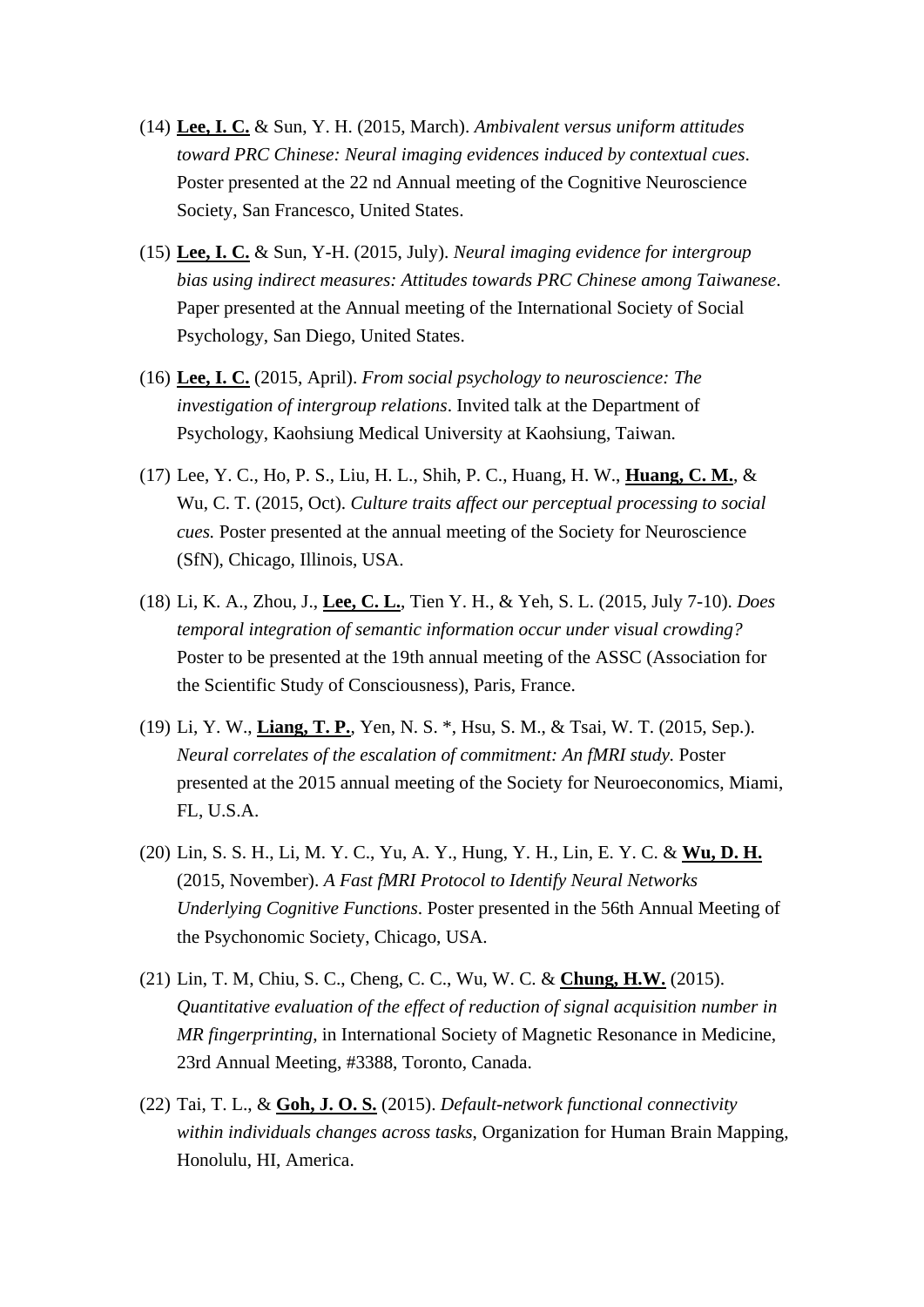- (23) **Wu, D. H.**, Hung, Y. H., & Lin, Y. C. (2015, March). *Recognition and short-term memory of Chinese characters: Behavioral and neuroimaging evidence*, Paper presented at the International Convention of Psychological Science in Amsterdam, The Netherlands.
- (24) **Yeh, Y. C**., Hsu, W. C., Lin, C. W., Li, P. H. (2015, June). *The influence of expertise on aesthetic emotion: A neuroaesthetic approach*. Paper presented at the International Conference on Technology, Science, Social Sciences and Humanities-ICTeSSHI, June 5, New York City, New York, USA.
- (25) **Yeh, Y. C.**, Hsu, W. C., Lin, C. W., Li, P. H. (2015, Oct). *The neural substrates underlying the influences of life experience on aesthetic judgments*. 發表於「第 54 屆台灣心理學會年會暨學習、教學、與評量國際研討會」之論文, 10月 17 日-18 日,台灣師範大學,台北。
- (26) **Yeh, Y. C.**, Li, P. H., Lin, C. W., Hsu, W. C. (2015, Oct). *A neuroaesthetic approach for exploring gender differences in aesthetic judgments*. 發表於「第 54 屆台灣心理學會年會暨學習、教學、與評量國際 研討會,之論文,10 月 17 日-18 日,台灣師範大學,台北。
- (27) **Yeh, Y. C.**, Lin, C. W., Hsu, W. H., Kuo, W. J., & Chan, Y. C. (2015, May). *The Neural Substrates of Aesthetic Judgment and Aesthetic Emotion during the Appreciation of Everyday Designed products*. Paper presented at the International Journal of Arts & Sciences' (IJAS) International Conference for Social Sciences and Humanities, Harvard Medical School, Boston, Massachusetts, USA.
- (28) Zhigalov, A. Y., Suen, S., Lee, J. D., Chen, A. S. H., Cheng, P. E., & **Liou, M.**  (2015, July). *Intraclass Correlations for Assessing Reliability in Presence of Within- and Between-Subject Variability in FMRI BOLD Responses*. Paper presented at the Invited Paper Session on Neurostatistics, 60th World Statistics Congress – ISI2015, Rio de Janeiro, Brazil.
- (29) 詹雨臻 (2015,1月)。笑話中的歧義與好笑成分之交互作用的腦神經機制:以 fMRI 為工具。陳學志(主持人),大腦與語言。2015 臺灣認知神經科學學會,臺 灣台北:臺灣師範大學。
- (30) 詹雨臻(2015,5月)。笑話中歧義與推論歷程的認知與情感成分。陳學志 (主持人),幽默在教育與工商業的應用。第一屆華人應用心理國際研討會, 臺灣台北:輔仁大學。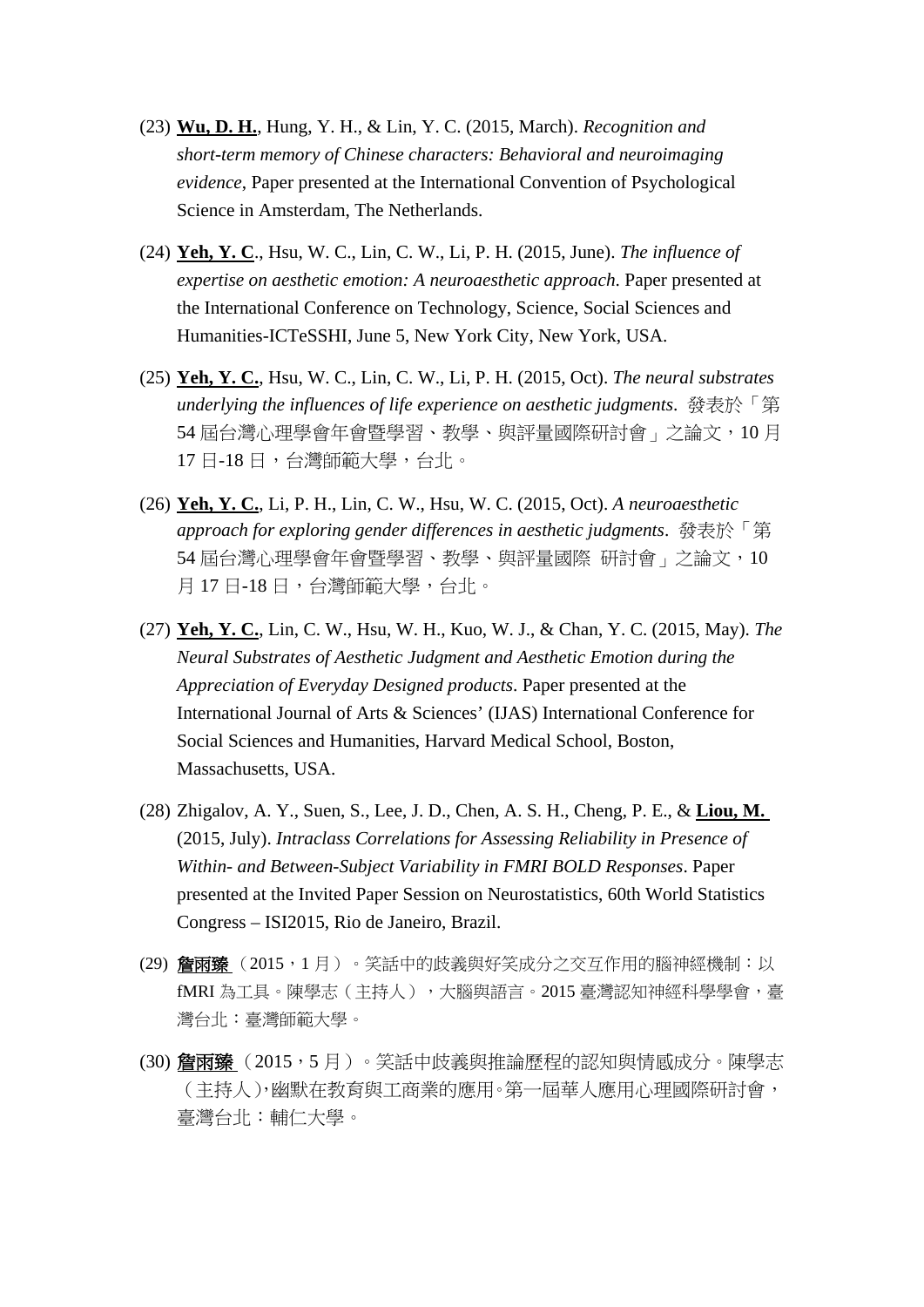- (31) 詹雨臻 、廖怡君、陳學志、杜政昊。(2015,10 月)良善與惡意幽默動機 之腦神經機制:fMRI 研究。第 54 屆台灣心理學會年會,臺灣台北:臺灣師 範大學。
- (32) 劉惠美 、蔡明憲、許維欽 (2015, 10 月): Brain activations of categorical perception of lexical tones in Mandarin-speaking adults。發表於第 54 屆台灣心 理學會年會暨學 習、教學、與評量國際研討會「專題研討:語言與大腦的 神經機制」,台北:國立臺灣師範大學。
- (33) 戴汝卉、陳學志 、詹雨臻、卓淑玲、宋曜廷、張國恩。(2015,1月)。冷笑 話真的很冷嗎?以 fMRI 探討失諧解困笑話及部份解困之無厘頭笑話的腦神 經機制差異。臺灣認知神經科學學會年會暨研討會,臺北,臺灣。
- (34) 釋惠敏(2015, Nov). *The impact of Mindfulness meditation on adult's emotion regulation: A pilot exploration of fMRI study on physical and online MBBC course*。科技部心智科學腦影像研究成果發表會, 臺灣大學「身體、心靈與 文化整合影像研究中心」主辦,臺灣大學永齡生醫工程館。

### **2014** 年 研討會論文**(28** 篇**)**

- (1) Bulut, T., Hung, Y. H., & **Wu, D. H.** (2014, June). *FMRI Investigation of Neural Correlates of Processing Sentences and Compound Words in Chinese*, Proceedings of the 20th Annual Meeting of the Organization for Human Brain Mapping in Hamburg, Germany.
- (2) **Chan, Y. C.** (2014, July). *The Interaction between Semantic Processing and Humor*. Poster presented at the Cognitive Science Society, Quebec City, Canada, July 23-26.
- (3) Chang, C. F., Lai, C., L., & **Juan, C. H.** (2014, June). *Attentional Inhibition and Contingent Attentional Capture*. The Organization for Human Brain Mapping (OHBM) 2014 Annual Meeting, Hamburg, Germany.
- (4) **Chang, W. H.**, Yen, M. H., Chen, S. F., Lee, J. R., Kuo, C. C., & Tsai, C. W. (2014, Mar). *Autistic Moral Judgment about Socio-Scientific Issues - An fMRI Study.* International Symposium on Autism Spectrum Disorders Theme: School Intervention and Talent Development of Students with ASD, Taipei, Taiwan.
- (5) Chen, Y. H., Chen, Y. C., Kuo, W. J., Kan, K. H., **Yang, C. C.,** & Yen, N. S. (2014, Sep). *Do stake sizes matter in the Ultimatum Game? An fMRI study*. Paper presented at the 2014 annual meeting of the Society for Neuroeconomics, Miami, FL, USA.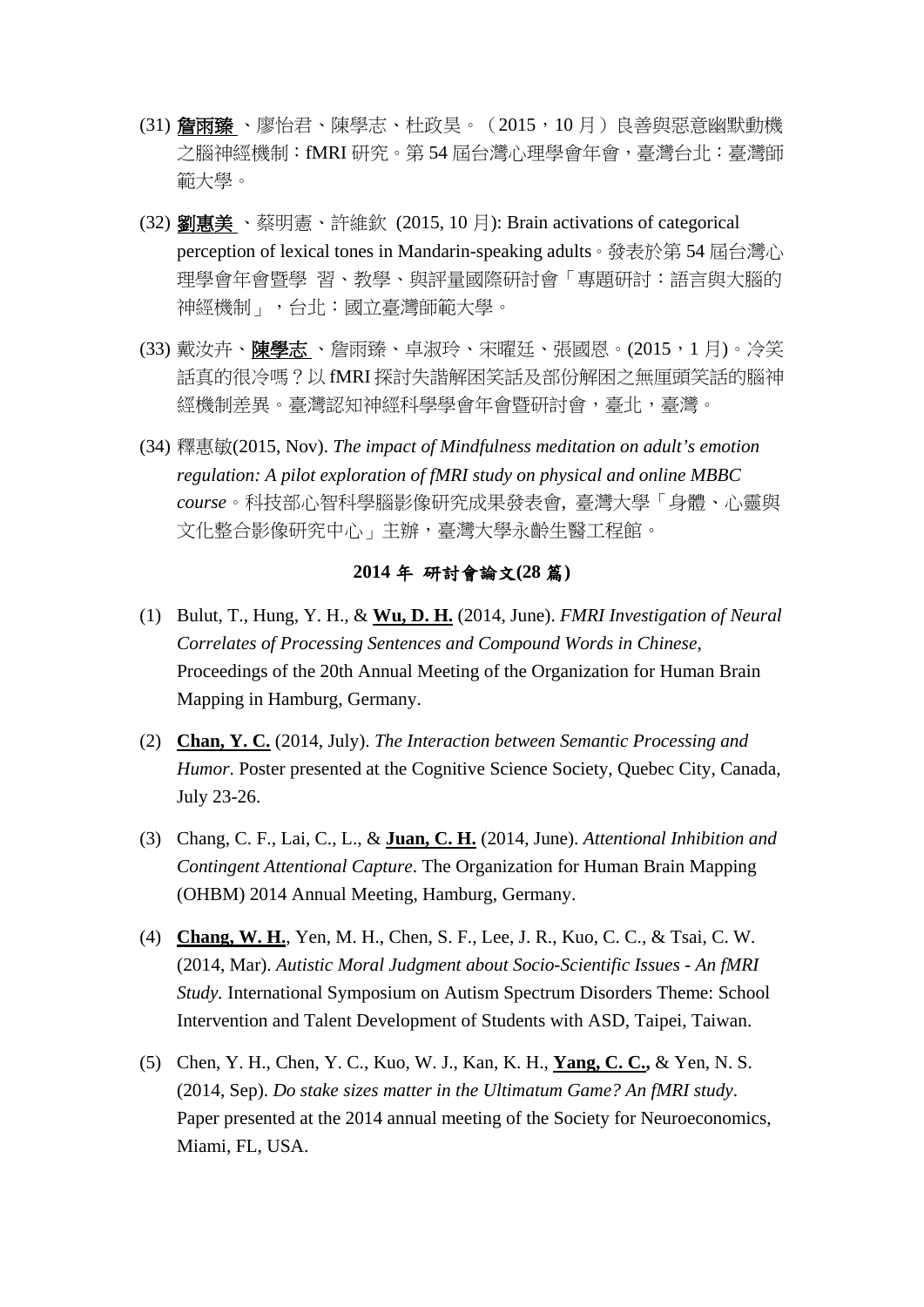- (6) Chikara, R. K, Perumal, R., Chen, H., **Ko, L. W.\*** (2014, Dec. 09-12) "*EEG dynamics in inhibition of left-hand and right-hand responses during auditory stop-signal task*", Computational Intelligence, Cognitive Algorithms, Mind, and Brain (CCMB), IEEE Symposium on, IEEE, pp. 115-120, Orlando, USA.
- (7) Chu, Y. H., Hsu, Y. C., **Tsai, S. Y.**, & Lin, F. H. (2014, May). *A Field Probe Transceiver System with Controllable RF Coupling and Decoupling*, Proceedings of International Society for Magnetic Resonance in Medicine, Milan, Italy.
- (8) **H. F. Y**, (2014, Apr). *A comparative study of fMRI and self-report measurement of the effects of Mindfulness-Based Stress Reduction (MBSR).* The Mindfulness and Neuroscience Conference, the Bangor University, UK.
- (9) Huang, C. H., Wang, W. C., Lin, Y. R., & **Tsai, S. Y.** (2014, May). *The reproducibility of diffusion tensor imaging on brain connectivity measures between cortical regions using probabilistic tractography*, Paper presented at the International Society for Magnetic Resonance in Medicine, Milan, Italy.
- (10) Hung, Y. H., **Wu, D. H.**, Lai, M., Tzeng, O. J. L., Daisy L. & Hung, D. L. Stanislas Dehaene, Christophe Pallier. (2014, April). *Neural correlates of merging number words in Chinese and French speakers*, Proceedings of the 21th Cognitive Neuroscience Society Annual Meeting in Boston, USA.
- (11) **Kuo, C. C.**, Lee, J. R., Tsai, S. Y., & Hsieh, C. E. (2014, September). *Differences in brain activity during the visuospatial working memory task: An fMRI study in mathematically and scientifically talented students with and without high IQ*. Paper presented at 14th International ECHA Conference, Ljubljana, Slovenia.
- (12) Lai, J. C. W., Cheng, C. C. & **Chung, H. W.** (2014, May). *Susceptibility-weighted imaging using unbalanced steady-state free precession gradient-echo imaging with multiple echoes*, Paper presented at the International Society of Magnetic Resonance in Medicine, 22nd Annual Meeting, #1785, Milan, Italy.
- (13) Li, Y. W., **Liang, T. P.**, Yen, N. S., & Hsu, S. M. (2014, June). *Neuro correlates of website closeness: An fMRI study*. Poster presented at the 4th Annual Interdisciplinary Symposium on Decision Neuroscience, San Francisco, CA, U.S.A.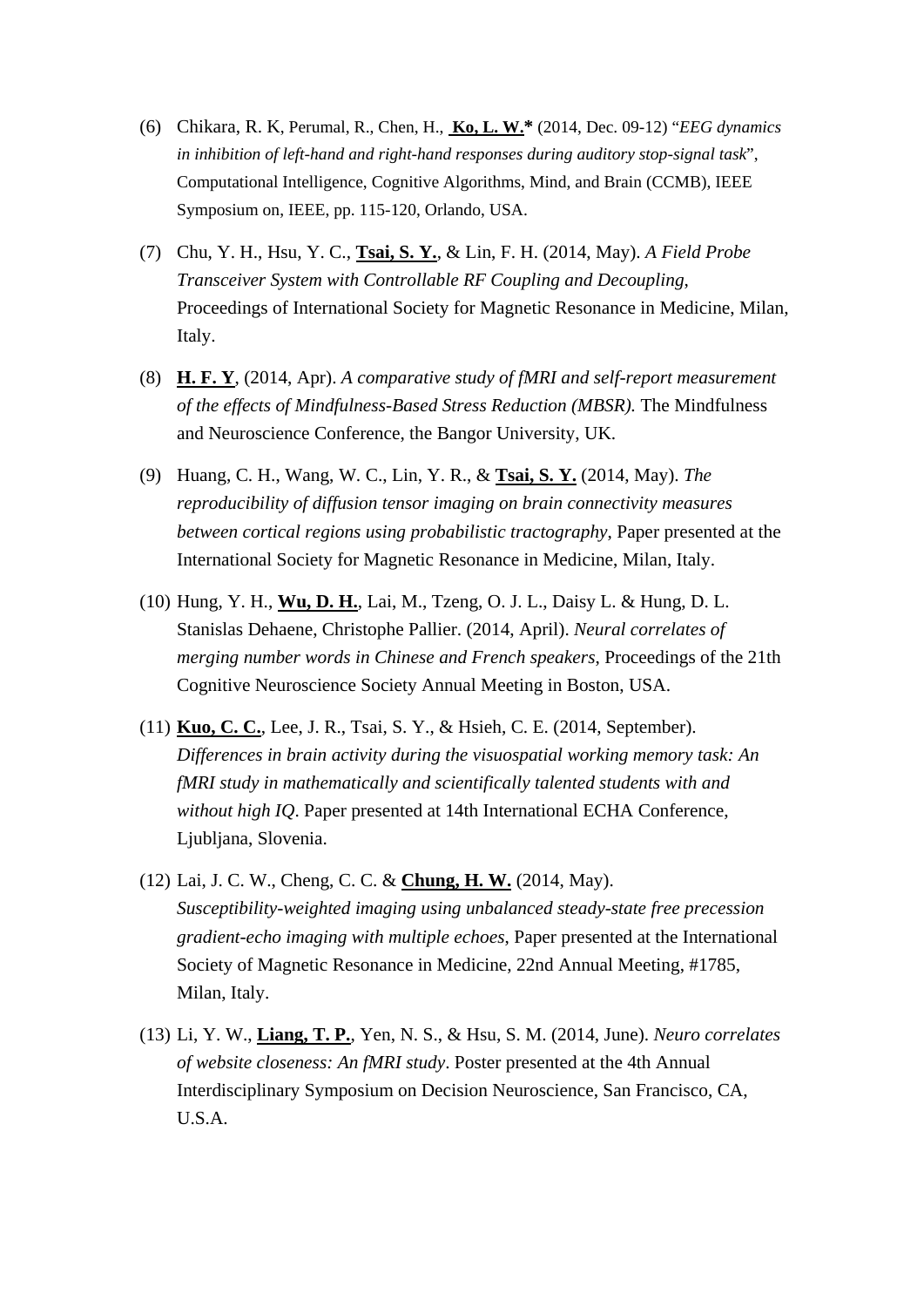- (14) **Liang, T. P.**, Li, Y.W., Yen, N. S., Hsu, S. M., Tsai, W. T. (2014, Dec). *Neuro Correlates of the Escalation of Commitment: An fMRI Study.* Workshop on Information and Neural Decision Sciences, Taipei, Taiwan.
- (15) Lu M. S., Hsu, T. Y., Tseng, P., Lai, C. L, & **Juan, C. H**. (2014, June). *The Pre-supplementary Motor Area and Right Inferior Frontal Gyrus in Response Inhibition*. The Organization for Human Brain Mapping (OHBM) 2014 Annual Meeting, Hamburg, Germany.
- (16) Luo, R. S., Lee, C. Y., Hsu, K. Y., Hung, J., Liu, H. L., Tsai, C. G., Chiu, M. C., Chen, J. H., Yao, K. G., Chao, Y. P., & **Yu. J. F.** (2014, Oct.). *The Correlations Between Chinese Personality Traits and Cortical Activation*, Tainan, Taiwan.
- (17) Michelle Liou, Summit Shuen & Yi-Li Tseng (2014, 8-12 June). *Surrogate data thresholding approaches in fMRI time series analysis*. A poster presented at the OHBM meeting, Hamburg, Germany
- (18) Su, Y. S., Tai, T. L., & **Goh, J. O. S**. (2014, November). *Age-Related Striatal Dedifferentiation and Frontal Overactivation During Choice Value Processing*, Society for Neuroscience, Washington, D.C., America.
- (19) Suen, S., Matsuo, K., **Liou, M.** (2014, Sept.). *Beyond Response Amplitude – Within- and Between-Subject Reliability in fMRI BOLD Responses*. A paper presented at the 37th Annual Meeting of the Japan Neuroscience Society, Yokohama, Japan.
- (20) Summit Suen, Kayako Matsuo, Michelle Liou (2014, 10-14 Sept). *Beyond Response Amplitude*–*Within- and Between-Subject Reliability in fMRI BOLD Responses*. A paper presented at the 37th Annual Meeting of the Japan Neuroscience Society, Yokohama, Japan.
- (21) Talat Bulut, Yi-hui Hung, **Denise H. Wu.** (2014, January). *Sentence processing and compounding in Chinese: A naming experiment*, Proceedings of Taiwan Society of Cognitive Neurscience-2014 Annual Meeting in Zhongli, Taiwan.
- (22) Wu, T. Y., Fang, C. H., Lin, Y. R. & **Tsai, S. Y.** (2014, May). *Investigating the reproducibility on the quantification of £^-aminobutyric acid (GABA) in visual cortex*, Paper presented at the International Society for Magnetic Resonance in Medicine, Milan, Italy.
- (23) Yang, S. Y., Liang, C. W., Huang, H. H., **Tsai, S. Y.**, & Huang, T. Y. (2014, May). *Noncontact physiological measurements using video recording inside an*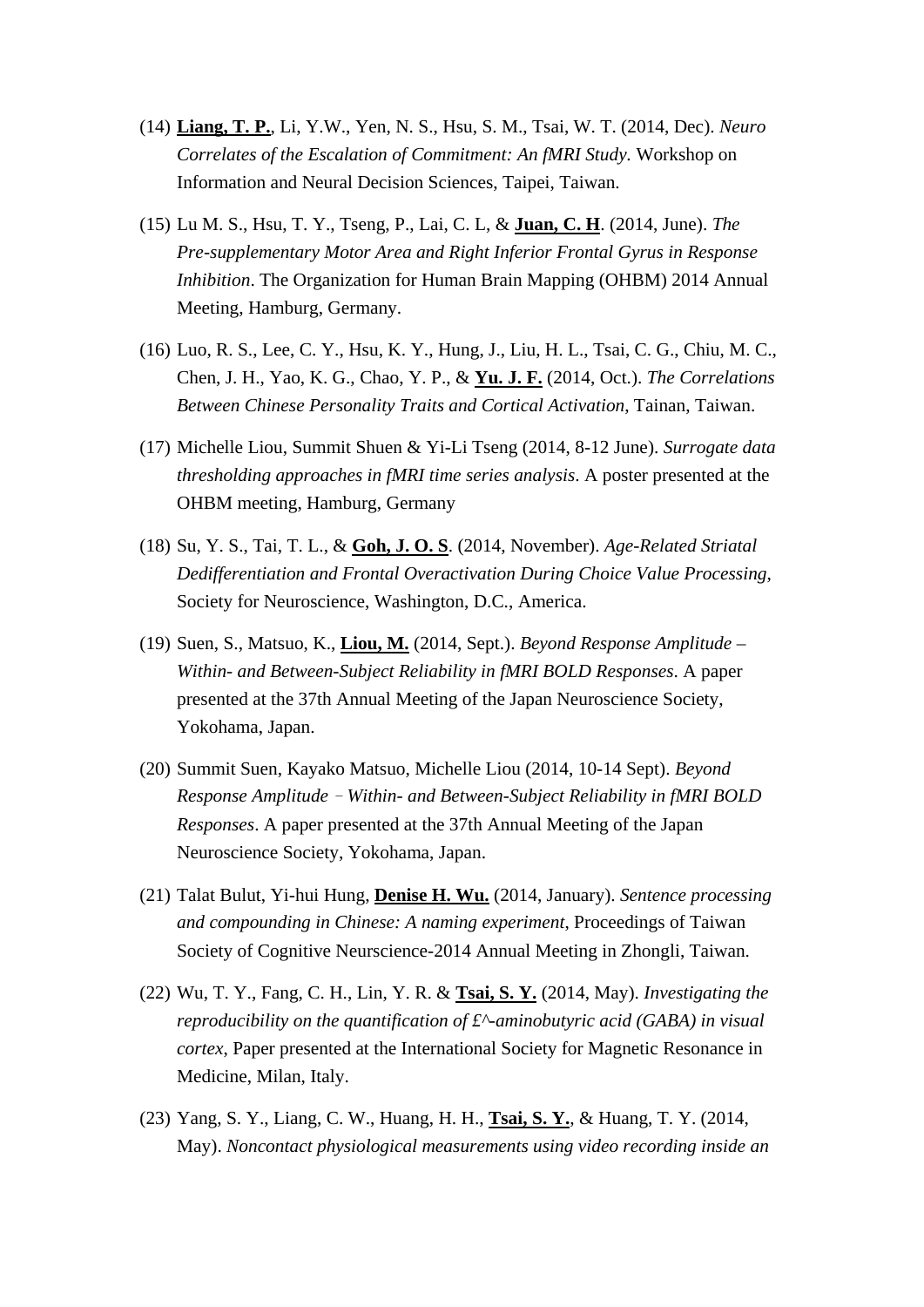*MRI scanner*, Proceedings of International Society for Magnetic Resonance in Medicine, Milan, Italy.

- (24) Yu, J. X., Tseng, P., Wu, S. W., and **Juan, C. H.** (2014, June). *Cognitive Control: tDCS Induced Enhancements and It Neural Correlates*. The Organization for Human Brain Mapping (OHBM) 2014 Annual Meeting, Hamburg, Germany.
- (25) Yuan, S. Y., Tu, Y. Z., Wang, P. Y., & **Goh, J. O. S.** (2014, November). *Dietary macronutrient composition is differentially associated with gray matter volumes of cortical and limbic regions in young and older adults*, Society for Neuroscience, Washington, D.C., America.
- (26) 陳學志、吳清麟、詹雨臻、卓淑玲、施貞伊。(2014,11月)。亞斯伯格症 者閱讀心智理論與非心智理論笑話之腦神經機制。臺灣心理學會第五十三屆 年會,臺北,臺灣。
- (27) 詹雨臻、廖怡君、陳學志。(2014,11月) 。性別差異在不同笑話類型的 腦神經機制: fMRI 研究。詹雨臻(主持人),幽默的腦神經機制專題座談。 第 53 屆台灣心理學會年會,台灣台北:臺灣大學。
- (28) 詹雨臻 。 (2014,11 月 ) 。不同邏輯機制的幽默技巧之腦神經機制:fMRI 研究。詹雨臻(主持人),幽默的腦神經機制專題座談。第 53 屆台灣心理 學會年會,台灣台北:臺灣大學。

#### **2013** 年 研討會論文**(11** 篇**)**

- (1) Chang, Y. T., Yu, J., Tseng, P., Tzeng, O. J., Hung, D. L, Muggleton, N. G. & **Juan, C. H.** (2013 Nov). *Male finger ratio reveals susceptibility to impulsivity modulation by erotic images*. Society for Neuroscience 2013 Annual Meeting, San Diego, USA.
- (2) Chen, J. T., Su, Y. S., Tereshchenko, A., Resnick, S. M., Tseng, W. Y., **Goh, J. O. S.** (2013). *White matter correlates of decision-making biases in older adults.*  [481.19/KKK27]. Presented at the Society for Neuroscience Annual Meeting, San Diego, CA.
- (3) Chu, Y. H, Tsai, S. Y., Hsu, Y. C., Kuo, W. J., & **Lin, F. H.** (2013, Apr). *Suppressing mulit-channel diffusion tensor imaging noise using the data consistency constraint*, Proceedings of International Society for Magnetic Resonance in Medicine, Salt Lake City, USA.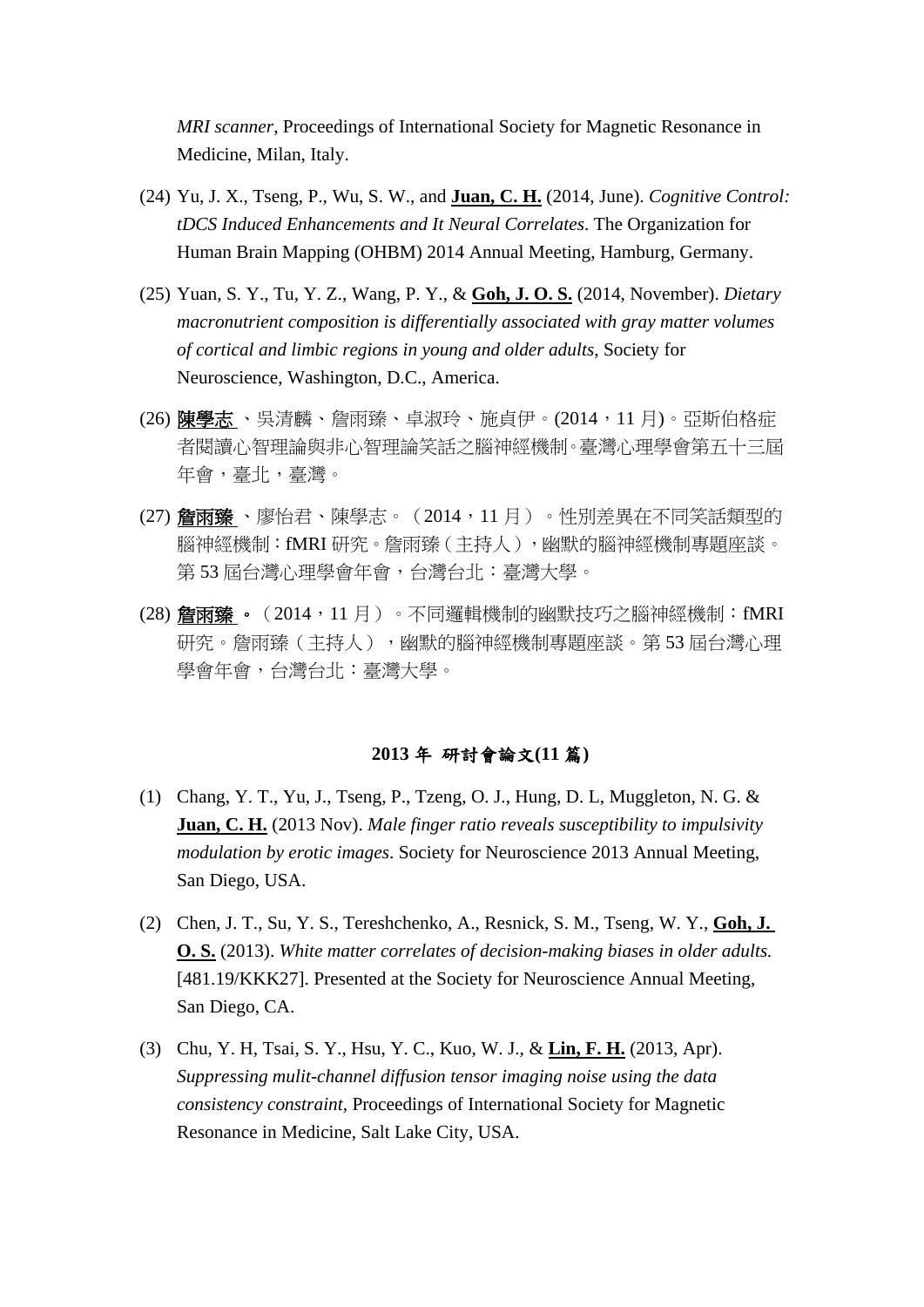- (4) **Ko,L. W.\***, Chikara, R. K**.**, and Liu, Y. T., (2013, Nov. 6-8)"*Brain activities changes in typical and realistic scenario-compatible stop-signal inhibitory tasks and classification performance*," 6th International IEEE/EMBS Conference, IEEE, pp. 501-504, San Diego, USA.
- (5) **Liang, T. P.**, Li, Y. W., Kang, T. C., Yen, N. S., & Hsu, S. M. (2013, Sep). *Effects of avatar and personalization on perceived website closeness and purchase intention: An fMRI study*. Poster presented at the 2013 Consumer Neuroscience Satellite Symposium, Lausanne, Switzerland.
- (6) Lin, C. Y., Northoff, G., Lane, T. & **Yen, N. S.** (2013, Sep). *The neural correlates of hindsight bias in political election and general knowledge events*. Poster presented at the 2013 annual meeting of the Society for Neuroeconomics, Lausanne, Switzerland.
- (7) Lin, W. H. & **Wu, S. W.** (2013, Nov). *Absolute or relative? Neural coding of reward probability in the ventromedial prefrontal cortex*. Society for Neuroscience 43rd Annual Meeting.
- (8) Su, Y. S., Tereshchenko, A., Elkins, W., Resnick, S. M., **Goh, J. O. S.** (2013). *Fronto-striatal activity underlies heterogeneous older adult value-based decisions.* [89.18/GGG3]. Presented at the Society for Neuroscience Annual Meeting, San Diego, CA.
- (9) Tang, Y. J., Tereshchenko, A., Elkins, W., Resnick, S. M., **Goh, J. O. S.** (2013). *Older adults with distinct decision styles show differential neural feedback processing.* [Poster Session 1, No. 45]. Presented at the Society for Neuroeconomics, Lausanne, Switzerland.
- (10) 方俊皓、林益如、蔡尚岳 。 (2013, 11 月) 。探討磁共振頻譜之頻率位移 在對 γ-氨基丁酸量化的影響 *Investigating the influence of frequency shift on the quantification of GABA signal using mega press magnetic resonance spectroscopy*, 醫學工程年會暨研討會 (Annual Symposium of Biomedical Engineering Society, Taiwan), 新竹, 臺灣。
- (11) 吳再猷、林益如、**蔡尚岳** 。 (2013,11 月) 。探討利用 LCModel 量化大 腦視覺區 γ-氨基丁酸濃度的可行性 *Investigating the feasibility on the quantification of γ-aminobutyric acid (GABA) in visual cortex using LCModel*, 醫學工程年會暨研討會 (Annual Symposium of Biomedical Engineering Society, Taiwan), 新竹, 臺灣。